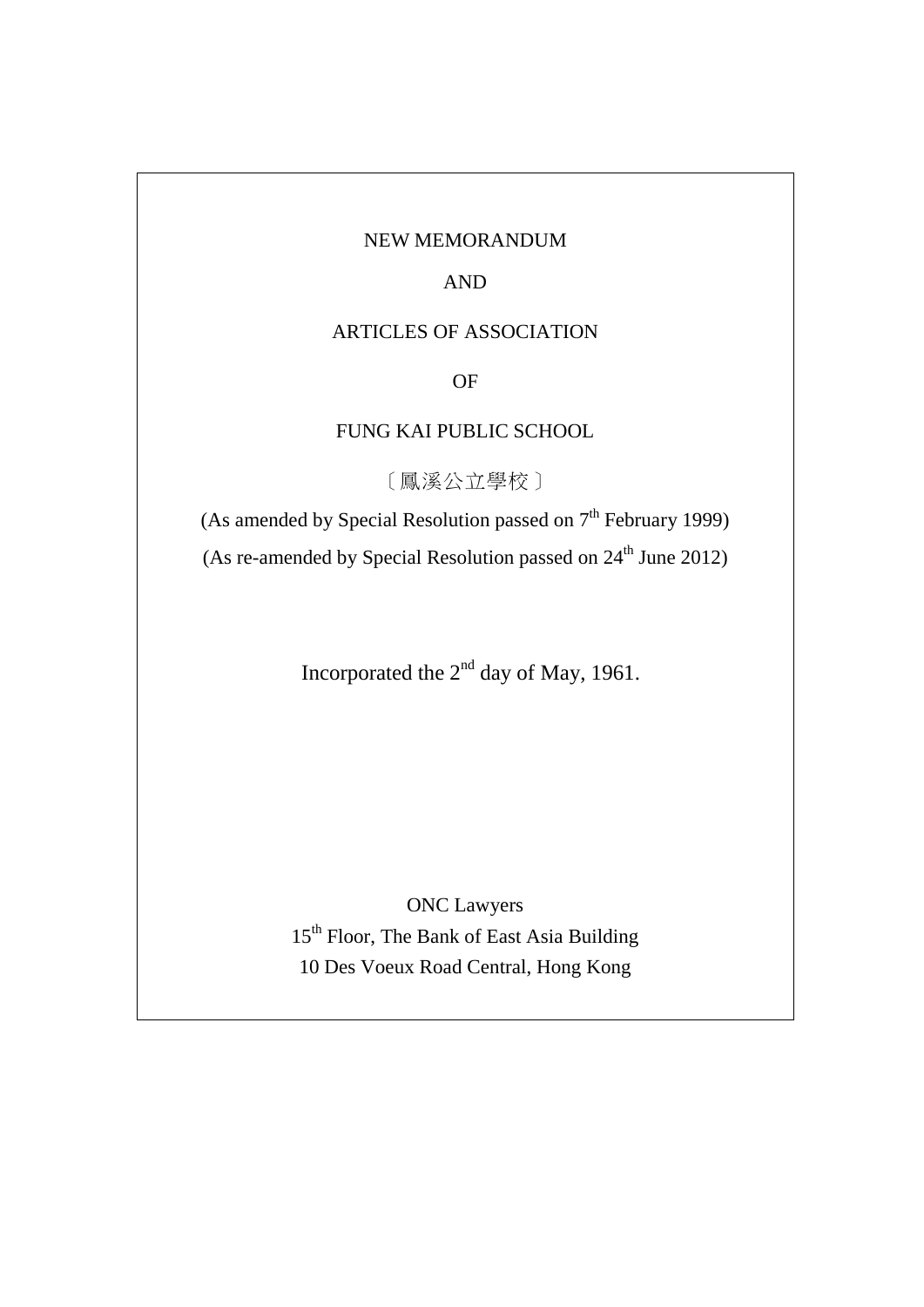## THE COMPANIES ORDINANCE (CAP.32) \_\_\_\_\_\_\_\_\_\_\_\_\_\_\_\_\_\_\_\_\_

## **SPECIAL RESOLUTION**

### **OF**

## **FUNG KAI PUBLIC SCHOOL (**鳳溪公立學校**)** \_\_\_\_\_\_\_\_\_\_\_\_\_\_\_\_\_\_

Passed on the 24<sup>th</sup> day of June 2012

At an Extraordinary General Meeting of Members of Fung Kai Public School (the "**Company**") held at Fung Kai Innovative School, Jockey Club Road, Sheung Shui, N.T. on  $24^{\text{th}}$  day of June 2012 at 10:00 a.m. the following resolutions were duly passed as Special Resolution: -

- 1. "That the Memorandum and Articles of Association, in the form as annexed hereto, be adopted as the new Memorandum and Articles of Association of the Company in substitution for, and to the exclusion of, the existing Memorandum and Articles of Association of the Company."
- 2. "That the Directors of the Company be authorized to submit the Memorandum and Articles of Association, in the form as annexed hereto, to the Companies Registry and the Inland Revenue Department of Hong Kong for their consideration and approval."

(signed) Liu Pak Man Chairman of the Meeting Director of Fung Kai Public School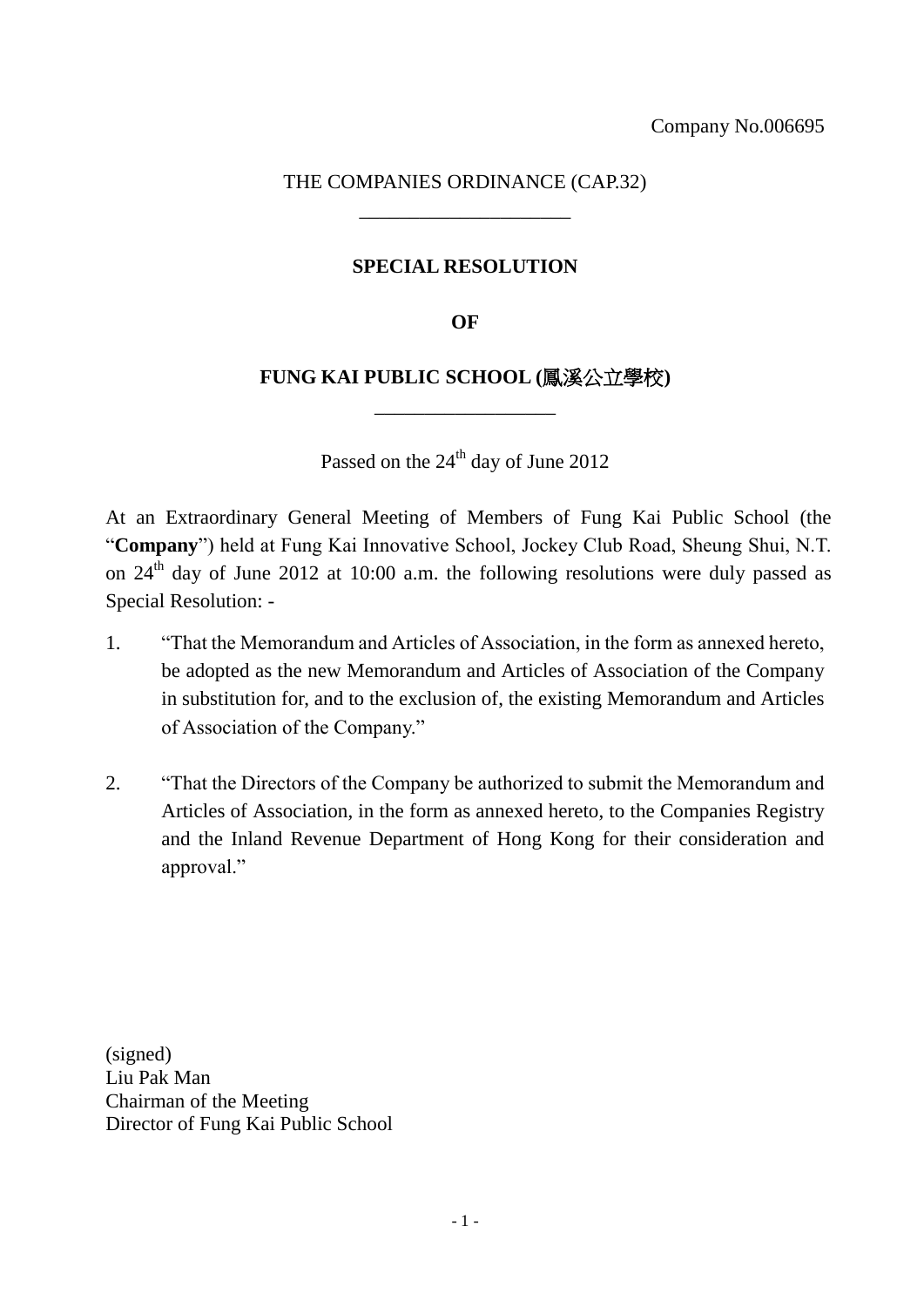### **THE COMPANIES ORDINANCE CHAPTER 32**

# **----------**

## **SPECIAL RESOLUTION**

### **OF**

## **FUNG KAI PUBLIC SCHOOL**

**----------**

**Passed on the 7th day of February 1999**

**----------**

At an Extraordinary General Meeting of Members of Fung Kai Public School held at Fung Kai Kindergarten, Jockey Club Road, Sheung Shui, New Territories on the  $7<sup>th</sup>$  day of February 1999 at 11:00 a.m. the following resolution was duly passed as Special Resolution:-

## **(I) Memorandum of Association**

"THAT the Clauses of the School's Memorandum of Association be amended as follows:-

- (1) Amending "hereinafter referred to as the School" as appears in Clause 1 and substituting by "hereinafter referred to as "the School''''.
- (2) Deleting "the Colony of Hong Kong" as appears in Clause 2, 3(a) and (j), and substituting by "the Hong Kong Special Administrative Region".
- (3) Amending "the school" as appears in Clause 3(d) and substituting by "the School".
- (4) Deleting Clause 4 and substituting therefor by the following:-
	- 4 . (1) The income and property of the School, whencesoever derived, should be applied solely towards the promotion of the objects of the School as set forth in this Memorandum of Association.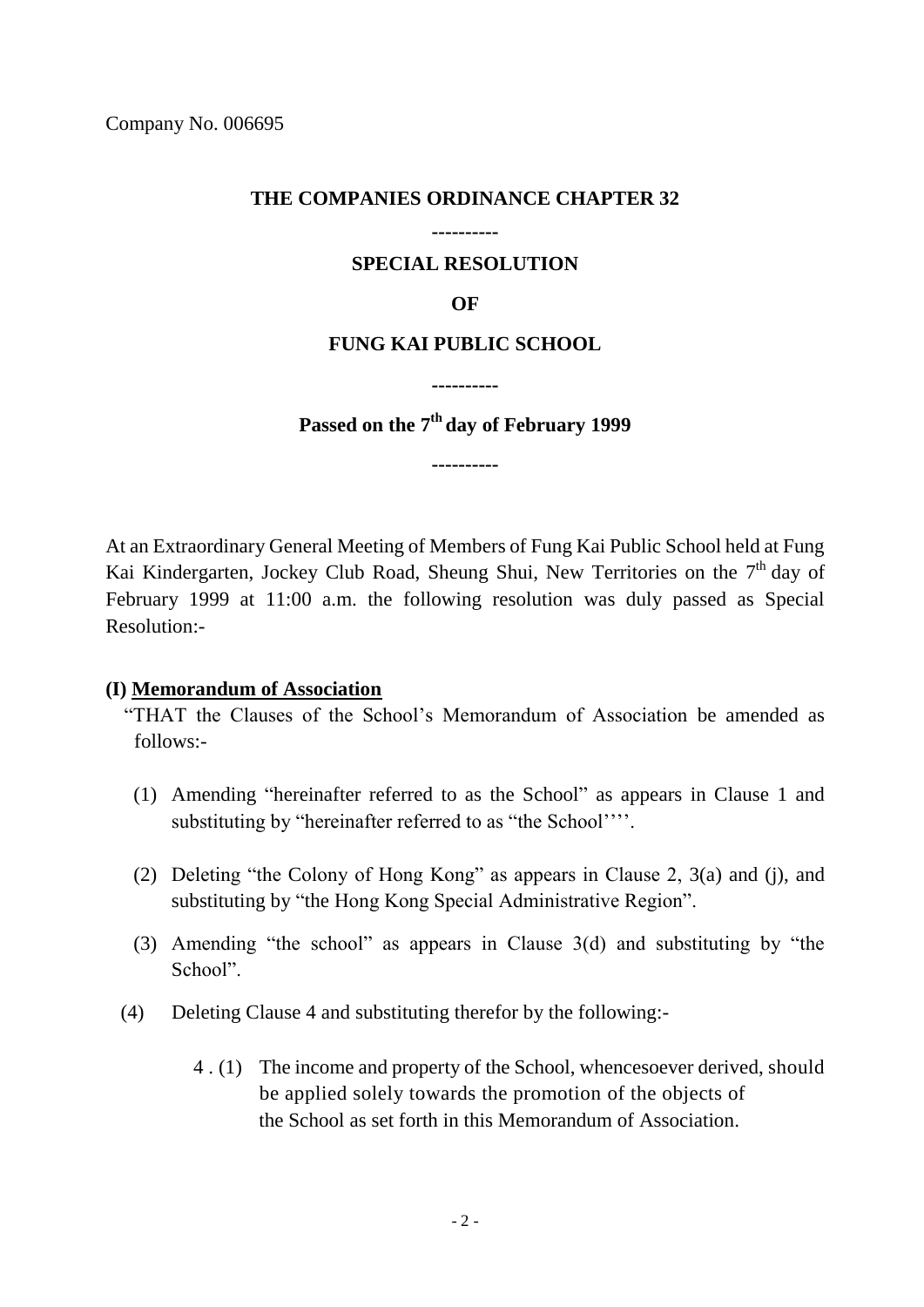- (2) Subject to sub-clauses (4) and (5) below, no portion of the income and property of the School shall be paid or transferred directly or indirectly, by way of dividend, bonus, or otherwise howsoever by way of profit, to the members of the School.
- (3) No member of the Council of Management or Governing Body of the School shall be appointed to any salaried office of the School, or any office of the School paid by fees, and that no remuneration or other benefit in money or money's worth (except as provided in sub-clause (5) below) shall be given by the School to any member of the Council of Management or Governing Body.
- (4) Nothing herein shall prevent the payment, in good faith, by the School of reasonable and proper remuneration to any officer or servant of the School, or to any member of the School not being a member of the Council of Management or Governing Body of the School in return for any services actually rendered to the School.
- (5) Nothing herein shall prevent the payment, in good faith, by the School:
	- (a) to any member of the School or of its Council of Management or Governing Body of out-of-pocket expenses;
	- (b) of interest on money lent by any member of the School or of its Council of Management or Governing Body at a rate per year not exceeding 2% above the prime rate prescribed for the time being by the Hong Kong and Shanghai Banking Corporation Limited for Hong Kong dollar loans;
	- (c) of reasonable and proper rent for premises demised or let by any member of the School or of its Council of Management or Governing Body; and
	- (d) of remuneration or other benefit in money or money's worth to a body corporate in which a member of the School or of its Council of Management or Governing Body is interested solely by virtue of being a member of that body corporate by holding not more than one-hundredth part of its capital or controlling not more than a one-hundredth part of its votes.
- (6) No person shall be bound to account for any benefit he may receive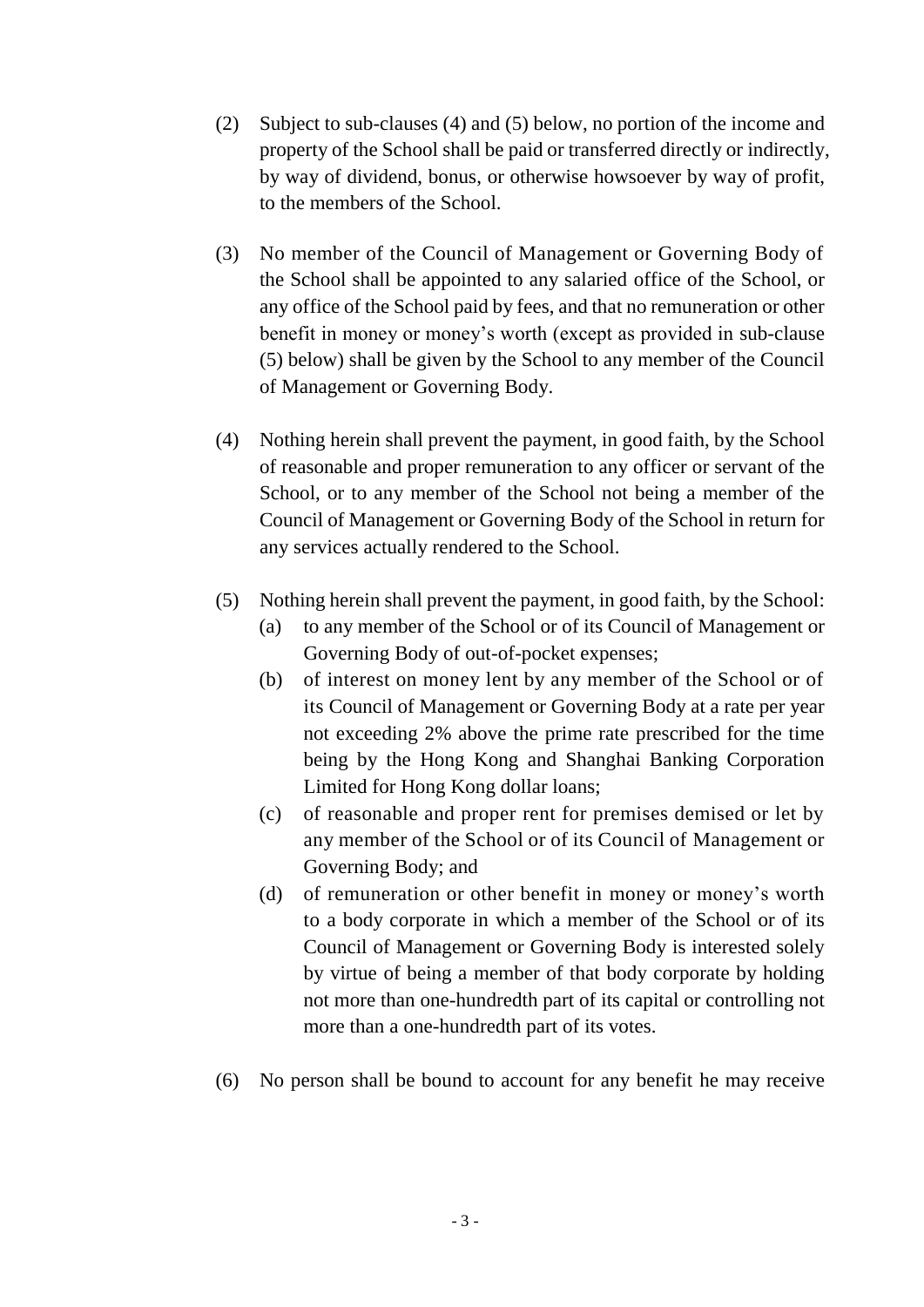in respect of any payment properly paid in accordance with subclauses (4) and (5) above.

- (5) Deleting Clause 5 and substituting therefor by the following:-
	- 5. No addition, alteration or amendment shall be made to or in the Memorandum and Articles of the School for the time being in force, unless the same shall have been previously submitted to and approved by the Registrar of Companies in writing.
- (6) Deleting "the Supreme Court of Hong Kong" as appears in Clause 9 and substituting by "the High Court of Hong Kong Special Administrative Region".

## **(II) Articles of Association**

"THAT the Articles of Association of the School be amended as follows:-

- (1) Deleting "the Colony of Hong Kong" as appears in Articles 1, 37 and substituting by "the Hong Kong Special Administrative Region".
- (2) Amending " the Subsection (2) of Section 116" and "seven clear days' as appear in Article 38 and substituting by "the Subsection (1) of Section 116" and "twenty-one clear days"
- (3) That the Article 47 be amended by adding the following sub-clause (iv) immediately after the existing sub-clause(iii):-
	- (iv) A member of a management committee may be but need not necessarily be a Director.
- (4) Deleting the duplicate Article 48.
- (5) Deleting "the Colony of Hong Kong" as appears in Articles 52, 53 and 54 and substituting by "the Hong Kong Special Administrative Region".

(signed) Liu Kui Chung Chairman of the Meeting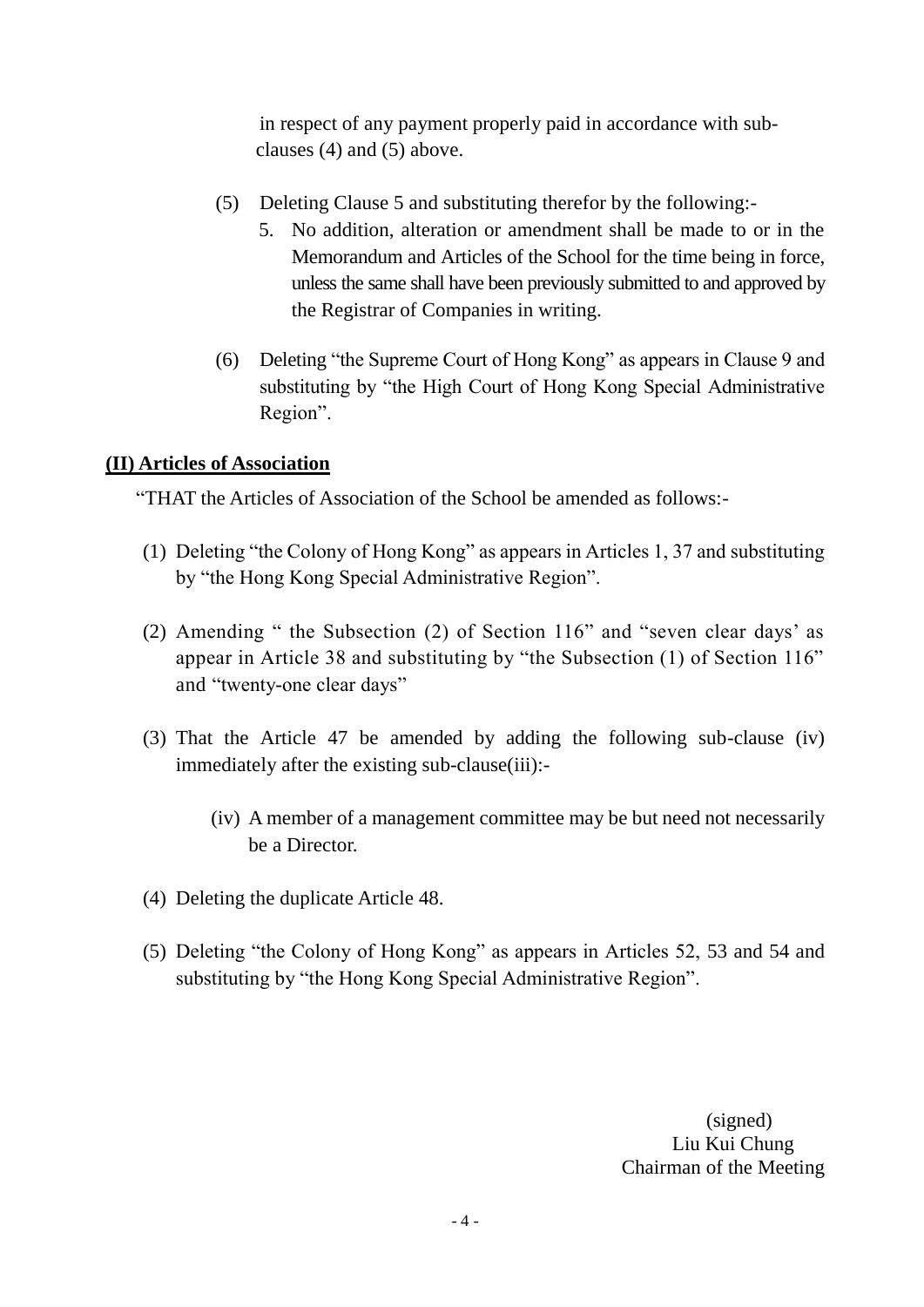## The Companies Ordinance, Chapter 32, Section21. LICENCE TO DISPENSE WITH THE WORD "LIMITED"

WHEREAS His Excellency the Governor of Hong Kong has in exercise of the power conferred on him by Section 26 of the Interpretation Ordinance (Chapter 1) been pleased to depute the person for the time being holding the office of Registrar of Companies to exercise and perform on his behalf the duties, discretions and powers vested in him by Section 21 of the Companies Ordinance, Chapter32.

AND WHEREAS it has been proved to my satisfaction that FUNG KAI PUBLIC SCHOOL (鳳溪公立學校), which is about to be registered under the said Companies Ordinance as a Company limited by guarantee, is formed for the purpose of promoting objects of the nature contemplated by Section 21 of the Companies Ordinance and that it is the intention of the said School that the income and property of the School whencesoever derived, shall be applied solely towards the promotion of the objects of the School, as set forth in the Memorandum of Association of the said School, and that no portion thereof shall be paid or transferred, directly or indirectly, by way of dividend or bonus, or otherwise howsoever by way of profit, to the persons who are members of the said School.

NOW THEREFORE I, WILLIAM KIRK THOMSON, Registrar of Companies of the Colony of Hong Kong, in exercise of the said discretions and powers delegated to me as aforesaid, and in consideration of the provisions and subject to the conditions contained in the Memorandum of Association of the said School, as subscribed by Eleven Members thereof on the  $24<sup>th</sup>$  day of April 1961, do on behalf of His Excellency the Governor by this my Licence direct FUNG KAI PUBLIC SCHOOL (鳳溪公立學校) to be registered with limited liability, without the addition of the word "Limited" to its name.

GIVEN under my hand and seal of Office at Victoria in the Colony of Hong Kong this  $2<sup>nd</sup>$  day of May, One thousand nine hundred and sixty-one.



(Sd.) W.K. THOMSON Seal Registrar of Companies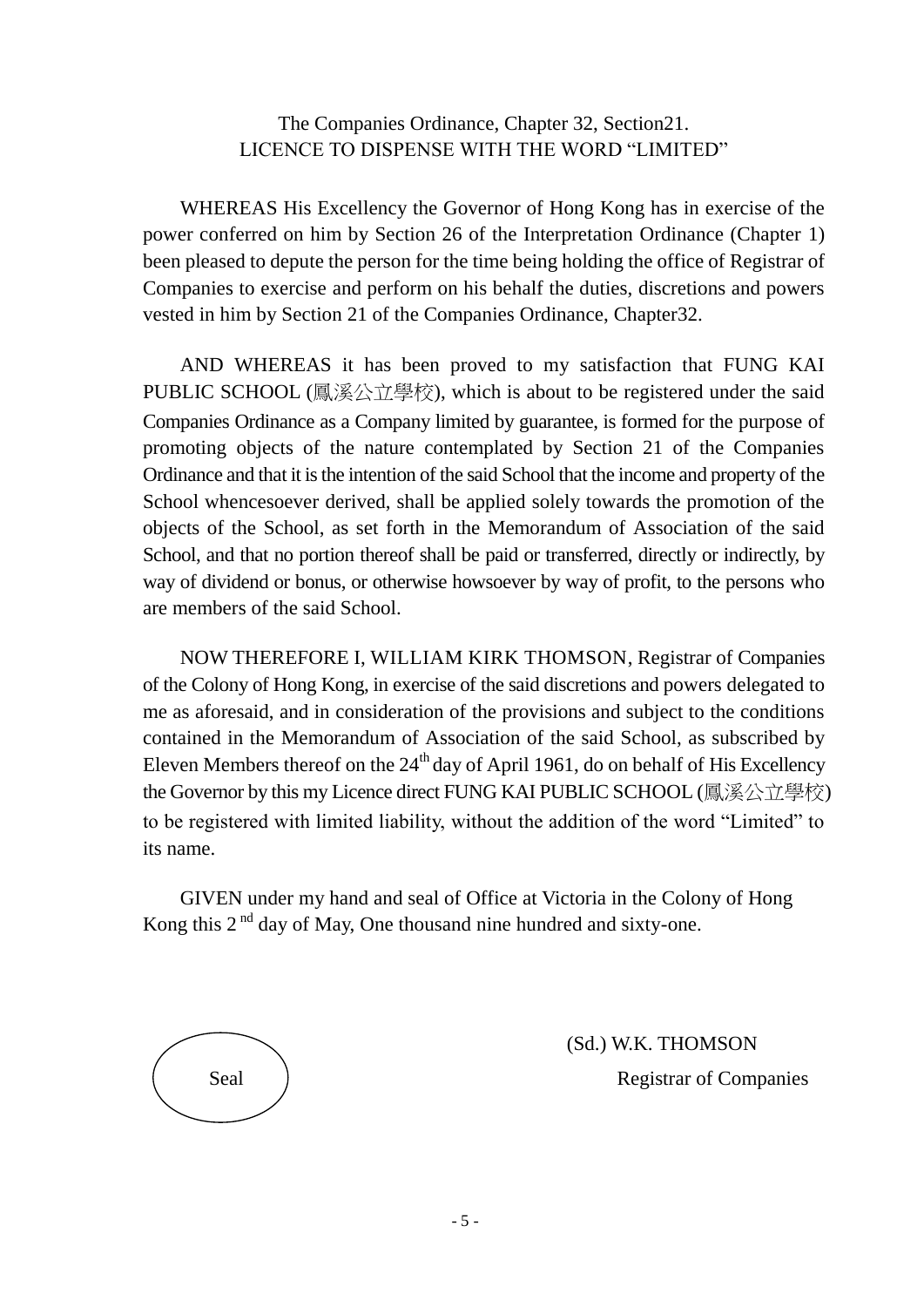# [COPY]

## **CERTIFICATE OF INCORPORATION**

## **I HEREBY CERTIFY** that

FUNG KAI PUBLIC SCHOOL (鳳溪公立學校)

is this day incorporated in Hong Kong under the Companies Ordinance (Chapter 32 of the Revised Edition, 1950, of the Laws of Hong Kong), and that this Company is limited.

GIVEN under my hand and seal of office this Second day of May, One Thousand Nine Hundred and Sixty-one.



(Sd.) W.K. THOMSON *Registrar of Companies,* Hong Kong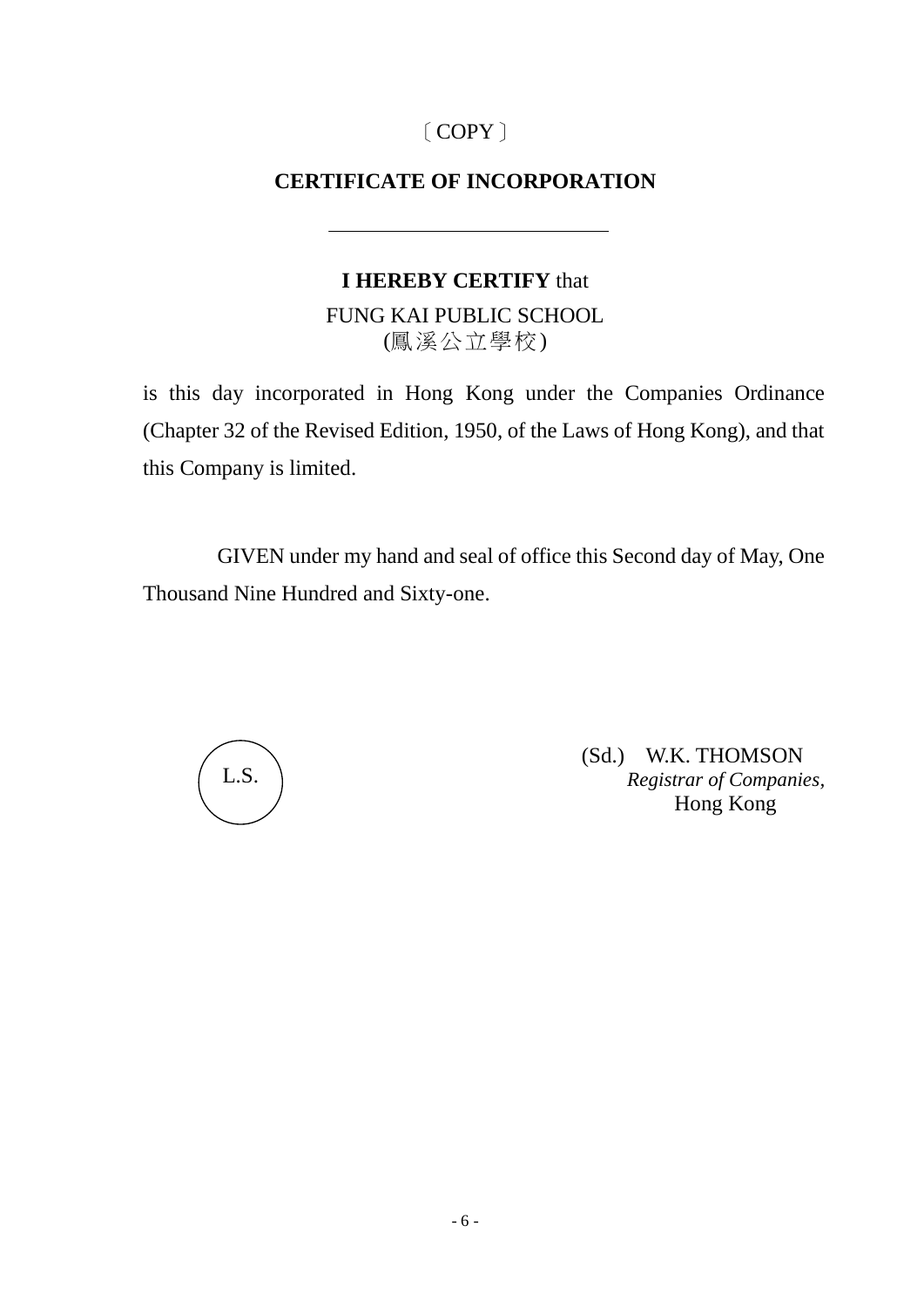### THE COMPANIES ORDINANCE (Chapter 32) \_\_\_\_\_\_\_\_\_\_\_\_\_\_\_\_\_\_\_\_\_\_\_\_\_\_\_\_\_\_\_\_\_\_\_

Company Limited by Guarantee and not having any Share Capital

\_\_\_\_\_\_\_\_\_\_\_\_\_\_\_\_\_\_\_\_\_\_\_\_\_\_\_\_\_\_\_\_\_\_\_

## NEW MEMORANDUM OF ASSOCIATION OF **FUNG KAI PUBLIC SCHOOL (**鳳溪公立學校**)**

(As amended by Special Resolution passed on  $7<sup>th</sup>$  February 1999)

(As re-amended by Special Resolution passed on  $24<sup>th</sup>$  June 2012)

\_\_\_\_\_\_\_\_\_\_\_\_\_\_\_\_\_\_\_\_\_\_\_\_\_\_\_\_\_\_\_\_\_\_\_

- 1. The name of the company is **"FUNG KAI PUBLIC SCHOOL"** (鳳溪公立 學校) (hereinafter referred to as "Fung Kai").
- 2. The Registered Office of Fung Kai will be situate in the Hong Kong Special Administrative Region.
- 3. The objects for which Fung Kai is established are:-
	- (a) To acquire and take over the whole of the assets and liabilities in the Hong Kong Special Administrative Region of the unincorporated institution known as Fung Kai Public School (鳳溪公立學校) situate at Sheung Shui Village, New Territories in the Hong Kong Special Administrative Region and to maintain and conduct the same in succession to and in continuance of the said Fung Kai Public School as an institution of a purely and exclusively charitable character for the purpose of the promotion of general education.
	- (b) To establish and carry on non-profit-making school or schools where students may obtain free of charge or on moderate terms a sound and general education, and to provide for the delivery and holding of lectures, exhibitions, meetings and classes.
	- (c) Subject to the proviso contained in sub-clause (d) hereof, to carry out, establish, construct, maintain, improve, manage and superintend, or to assist in the carrying out, establishment, construction, maintenance,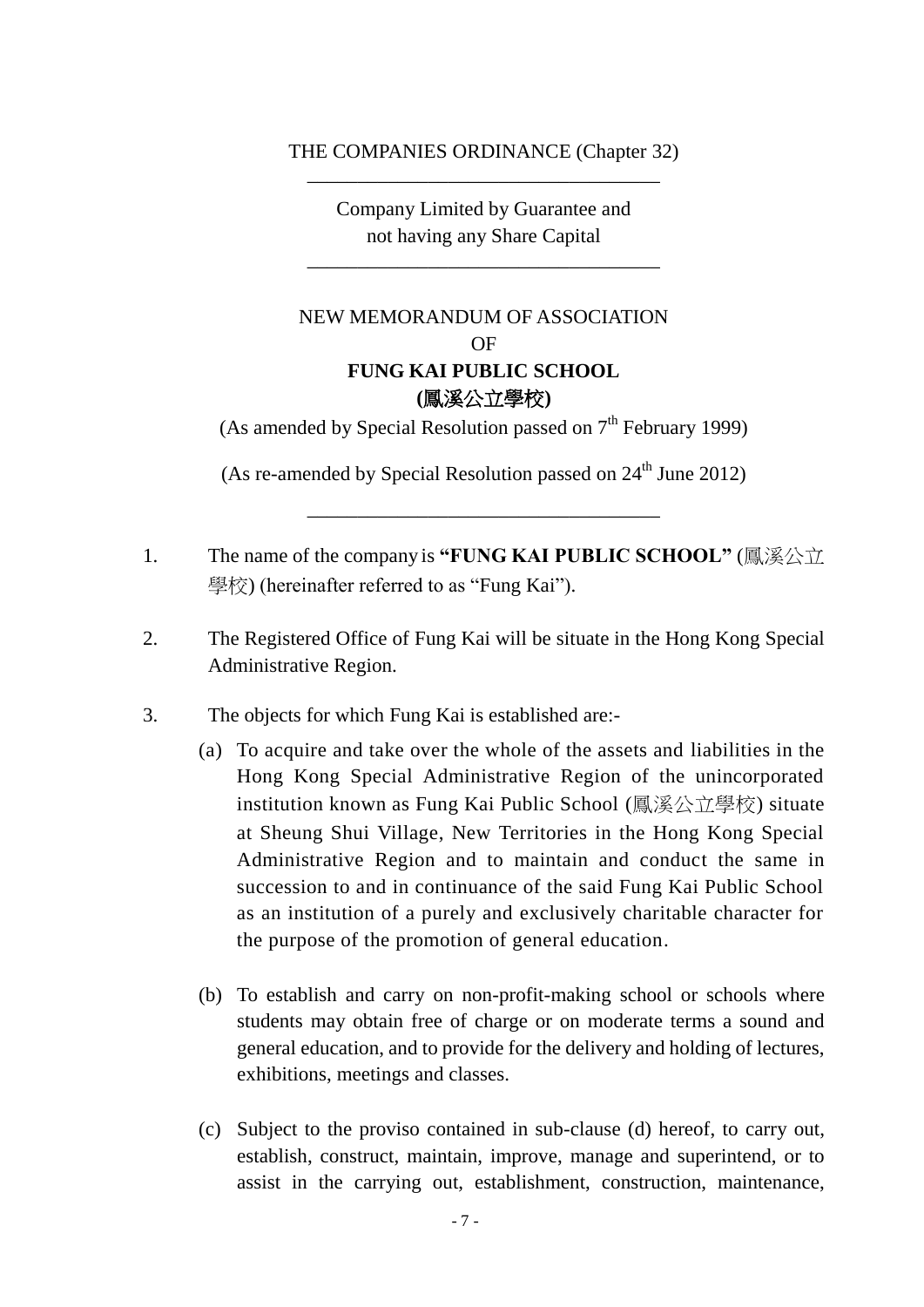improvement, management, or superintendence of clinics, hospitals, elderly homes and other charitable or benevolent projects.

- (d) To establish, undertake, superintend, administer, and contribute to any benevolent fund from whence may be made donations or advances to deserving persons who may be engaged in educational and religious pursuits, and to contribute to or otherwise assist any educational, charitable and benevolent institutions or undertakings. Provided that Fung Kai shall not support with its funds any institution or undertaking which pays or transfers, directly or indirectly, any part of its income or property by way of dividend, bonus, or otherwise howsoever by way of profit to its members.
- (e) To admit any persons to be members of Fung Kai on such terms, and to confer on them such rights and privileges as may seem expedient.
- (f) To purchase, take on lease or in exchange, hire or otherwise acquire any real and personal estate which may be deemed necessary or convenient for any of the purposes of Fung Kai, provided that Fung Kai shall not hold land otherwise than in accordance with the Charities (Land Acquisition) Ordinance or any Ordinance amending the same or substituted therefor, for the time being in force. To construct, maintain, and alter any houses, buildings, or works necessary or convenient for the purposes of Fung Kai.
- (g) To grant, sell, convey, assign, surrender, exchange, partition, yield up, mortgage, demise, reassign, transfer or otherwise dispose of any lands, buildings, messuages, tenements, mortgages, debentures, funds, shares, or securities which are for the time being vested in or belonging to Fung Kai upon such terms as Fung Kai may deem fit.
- (h) To borrow any moneys required for the purposes of Fung Kai upon such terms and on such securities as may be determined.
- (i) To invest the moneys of Fung Kai not immediately required upon such securities or otherwise in such manner as may from time to time be determined.
- (j) To refrain from all and any commercial business and speculation and from interfering in politics and from having any connection with any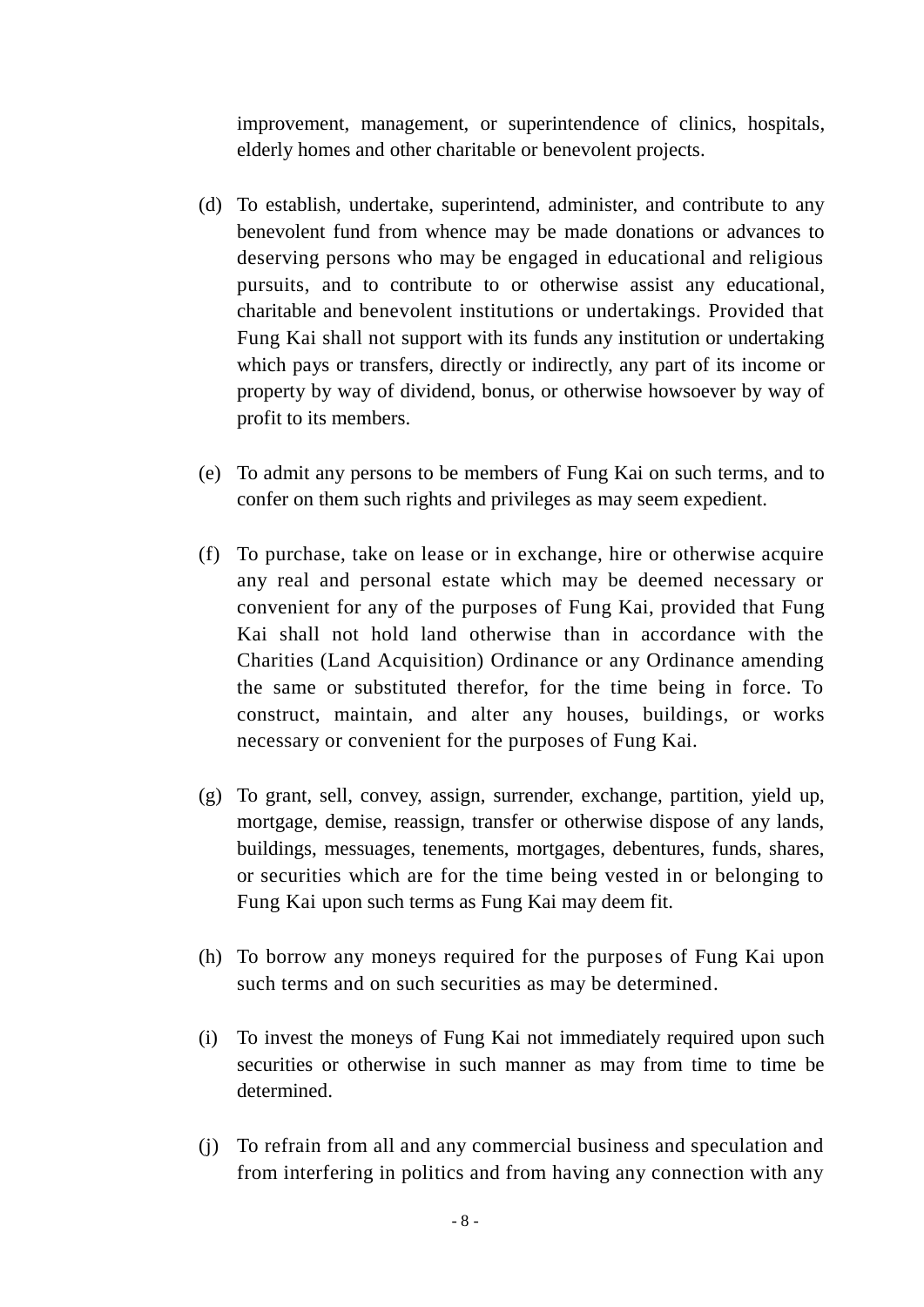political body or party in the Hong Kong Special Administrative Region or China.

- (k) To organise and arrange lectures, exhibitions, classes, debates and meetings calculated directly or indirectly to advance the cause of education and charity.
- (l) To print, publish, distribute and sell books and periodicals for the furtherance of education and charity.
- (m) To accept subscription, donations, devices and bequests of any movable or immovable property or funds for all or any of the purpose aforesaid.
- (n) To do all such other lawful things as are incidental or conducive to the attainment of the above objects.

Provided that:-

- (1) In case Fung Kai shall take or hold any property which may be subject to any trusts, Fung Kai shall only deal with or invest the same in such manner as allowed by law, having regard to such trusts.
- (2) The objects of Fung Kai shall not extend to the regulation of relations between workers and employers or organisations of workers and organisation of employers.
- (3) Save and except the powers set out in clauses 3(a) to (m) above, the powers set forth in the Seventh Schedule of the Companies Ordinance, Chapter 32 are hereby excluded and the same shall not apply to Fung Kai.
- 4. (1) The income and property of Fung Kai, whencesoever derived, should be applied solely towards the promotion of the objects of Fung Kai as set forth in this Memorandum of Association.
	- (2) Subject to sub-clauses (4) and (5) below, no portion of the income and property of Fung Kai shall be paid or transferred directly or indirectly, by way of dividend, bonus, or otherwise howsoever by way of profit, to the members of Fung Kai.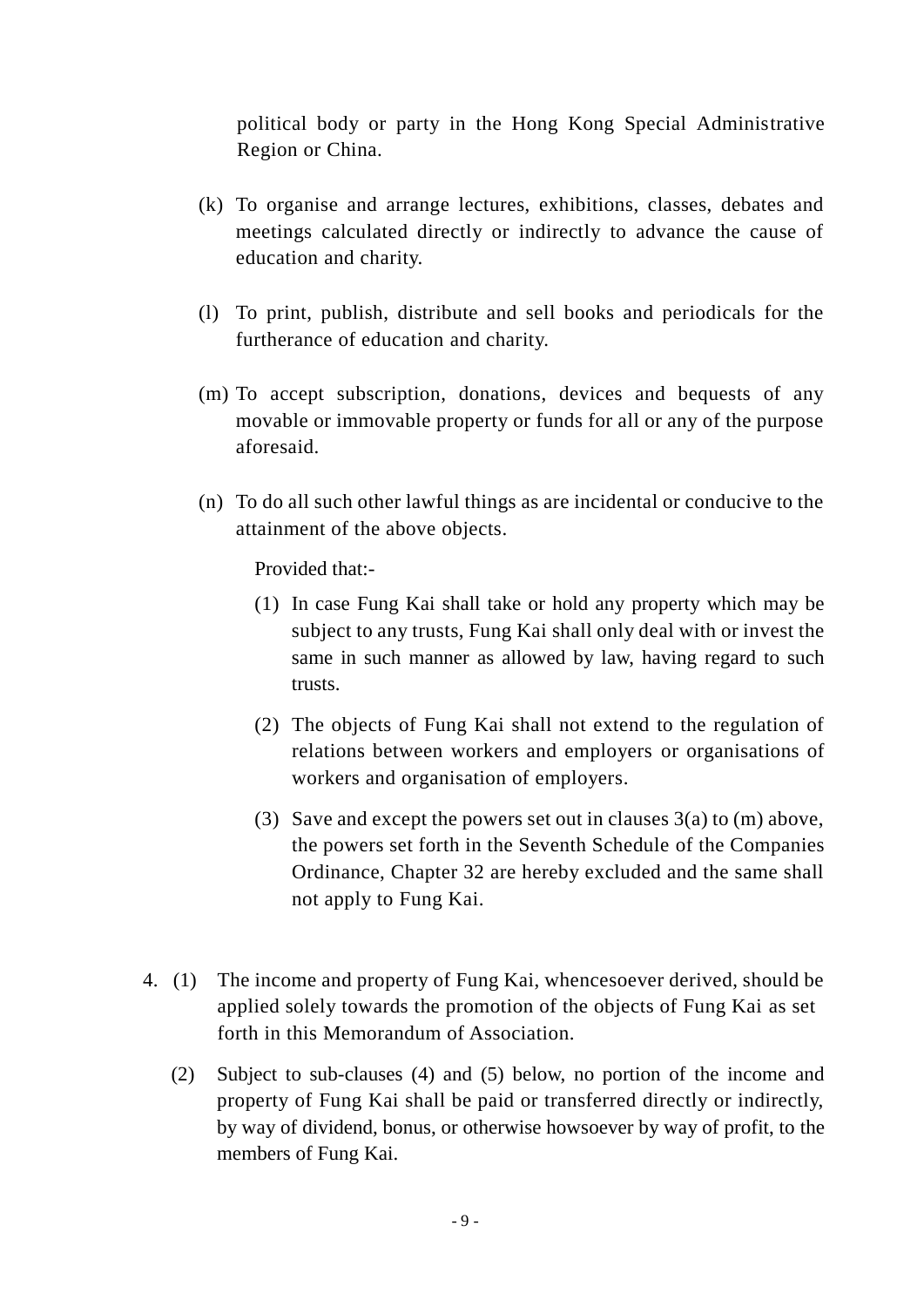- (3) No member of the Council of Management or Governing Body of Fung Kai shall be appointed to any salaried office of Fung Kai, or any office of Fung Kai paid by fees, and that no remuneration or other benefit in money or money's worth (except as provided in sub-clause (5) below) shall be given by Fung Kai to any member of the Council of Management or Governing body.
- (4) Nothing herein shall prevent the payment, in good faith, by Fung Kai of reasonable and proper remuneration to any officer or servant of Fung Kai, or to any member of Fung Kai not being a member of the Council of Management or Governing Body of Fung Kai in return for any services actually rendered to Fung Kai.
- (5) Nothing herein shall prevent the payment, in good faith, by Fung Kai:
	- (a) to any member of Fung Kai or of its Council of Management or Governing Body of out-of-pocket expenses;
	- (b) of interest on money lent by any member of Fung Kai or of its Council of Management or Governing Body at a rate per year not exceeding 2% above the prime rate prescribed for the time being by the Hong Kong and Shanghai Banking Corporation Limited for Hong Kong dollar loans;
	- (c) of reasonable and proper rent for premises demised or let by any member of Fung Kai or of its Council of Management or Governing Body; and
	- (d) of remuneration or other benefit in money or money's worth to a body corporate in which a member of Fung Kai or of its Council of Management or Governing Body is interested solely by virtue of being a member of that body corporate by holding not more than one-hundredth part of its capital or controlling not more than a one-hundredth part of its votes.
- (6) No person shall be bound to account for any benefit he may receive in respect of any payment properly paid in accordance with sub-clauses (4) and (5) above.
- 5. No addition, alteration or amendment shall be made to or in the Memorandum and Articles of Association of Fung Kai for the time being in force, unless the same shall have been previously submitted to and approved by the Registrar of Companies in writing.
- 6. Clauses 4 and 5 of this Memorandum contain conditions on which a licence is granted in pursuance of Section 21 of the Companies Ordinance, Chapter 32.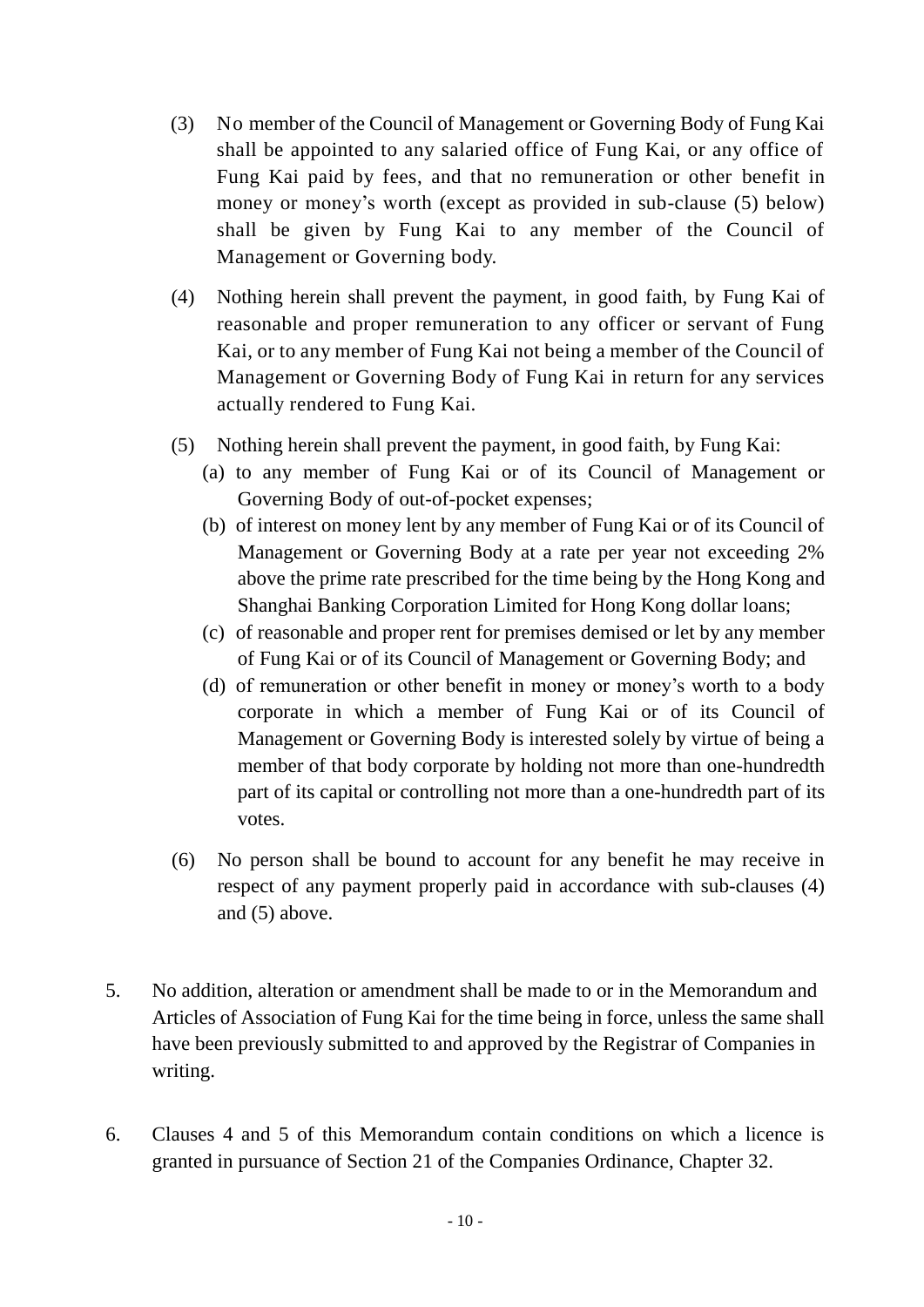- 7. Fung Kai shall not form any subsidiary or hold a controlling interest in another body corporate, unless the formation of such a subsidiary or the holding of such a controlling interest has previously been approved by the Registrar of Companies in writing.
- 8. The liability of the members is limited.
- 9. Every member of Fung Kai undertakes to contribute to the assets of Fung Kai in the event of same being wound up during the time that he or she is a member or within one year afterwards for payment of the debts and liabilities of Fung Kai contracted before the time at which he or she ceased to be a member, and of the costs, charges and expenses of winding up the same, and for the adjustment of the rights of the contributories amongst themselves, such amount as may be required not exceeding the sum of twenty Hong Kong dollars.
- 10. If upon the winding up of Fung Kai there remains after the satisfaction of all its debts and liabilities any property whatsoever, the same shall not be paid to or distributed among the members of Fung Kai, but shall be given or transferred to some other institution or institutions, having objects similar to the objects of Fung Kai, and which shall prohibit the distribution of its or their income and property amongst its or their members to an extent at least as great as is imposed on Fung Kai under or by virtue of clause 4 hereof, such institution or institutions to be determined by the members of Fung Kai before the time of dissolution, or in default thereof by such judge of the High Court of the Hong Kong Special Administrative Region as may have or acquire jurisdiction in the matter and if and so far as effect cannot be given to the aforesaid provision then to some charitable bodies.
- 11. True account shall be kept of the sums of money received and expended by Fung Kai and the matters in respect of which such receipt and expenditure take place, and of the property, credits and liabilities of Fung Kai, and subject to any reasonable restrictions as to the time and manner of inspecting the same which may be imposed in accordance with the regulations of Fung Kai for the time being, shall be open to the inspection of the members. Once at least in every year the accounts of Fung Kai shall be examined and the correctness of the Balance Sheet ascertained by one or more authorized auditor or auditors.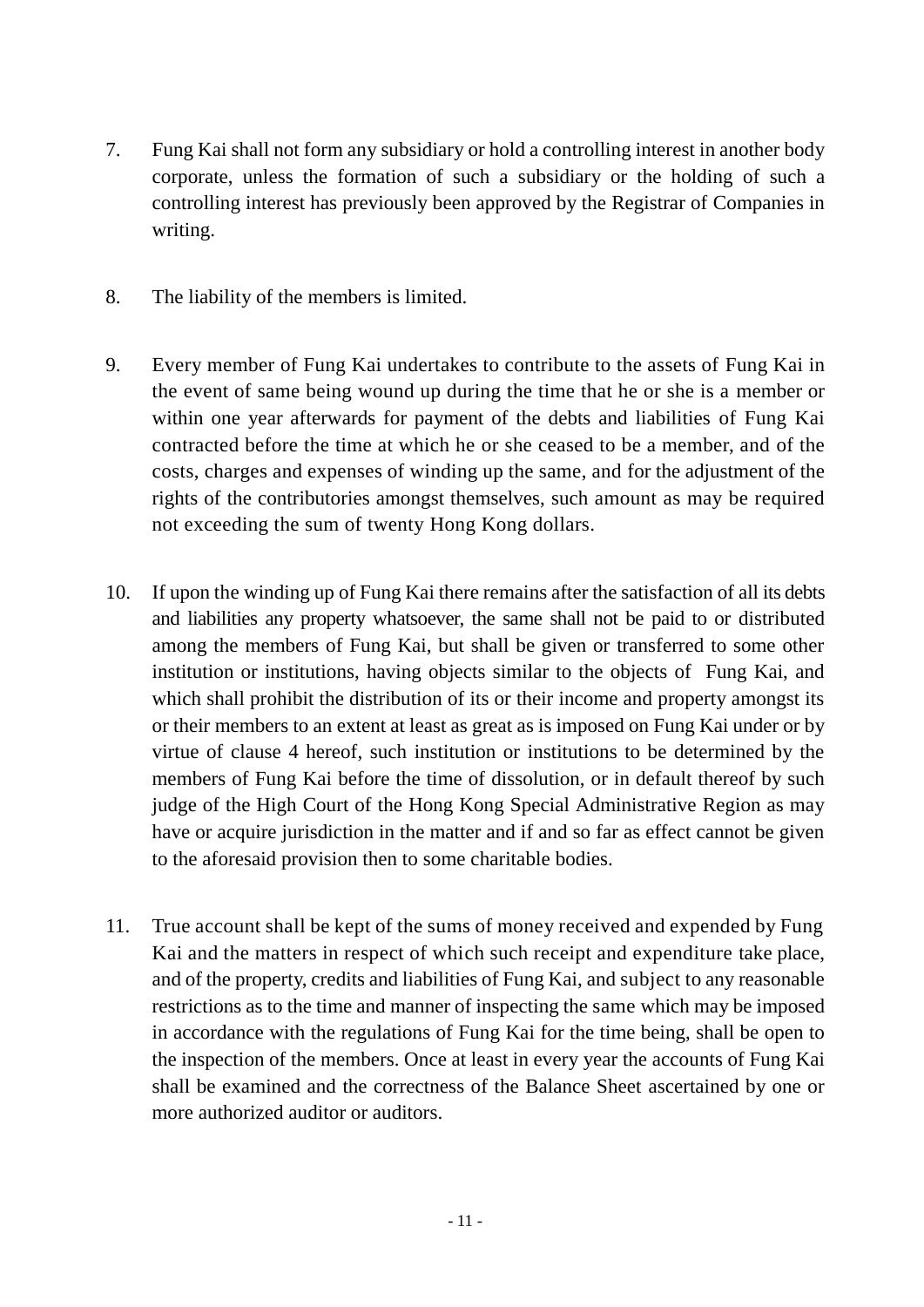WE, the several persons whose names, addresses and descriptions are hereto subscribed, are desirous of being formed into a Company in pursuance of this Memorandum of Association.

|                                    | 廖桂全 (LIU Kwei Chuen),                                                            |  |  |
|------------------------------------|----------------------------------------------------------------------------------|--|--|
|                                    | Sheung Shui Village, N.T., Kowloon,<br>Teacher                                   |  |  |
|                                    | 廖紹賢 (LIU Shiu Yin).                                                              |  |  |
|                                    | T 10B, Sheung Shui Village, N.T., Kowloon,<br>Pensioner                          |  |  |
|                                    | 廖漢彥 (LIU Hon Yin).                                                               |  |  |
|                                    | Shek Wu Hui, N.T., Kowloon,<br>Proprietor of Po Wo Tong,<br>Chinese Drugs Store. |  |  |
|                                    | 廖壽松 (LIU Sau Chung).                                                             |  |  |
|                                    | Shek Wu Hui, N.T., Kowloon,<br>Manager of Wing Hang Garage.                      |  |  |
|                                    | 廖文作 (LIU Man Chok).                                                              |  |  |
|                                    | Sheung Shui, N. T., Kowloon,<br>Clerk to Sheung Shui Village Council.            |  |  |
|                                    | 廖翕和 (LIU Yup Wo).                                                                |  |  |
|                                    | Sheung Shui Village, N. T., Kowloon,<br>Manager of Shum Kee Transportation.      |  |  |
|                                    | 廖吉瑞 (LIU Kit Shui).<br>Shek Wu Hui, N.T., Kowloon,                               |  |  |
|                                    | Manager of Shing Hing Tai Goldsmith.                                             |  |  |
|                                    | 廖炳壽 (LIU Sau).<br>Shek Wu Hui, N.T., Kowloon,                                    |  |  |
|                                    | Manager of Lui Sau Garage.                                                       |  |  |
|                                    | 廖柱培 (LIU Chu Pui),<br>Shek Wu Hui, N.T., Kowloon,                                |  |  |
|                                    | Proprietor of Pui Lee Butchery.                                                  |  |  |
|                                    | 廖潤琛 (LIU Yun Shum).<br>Shek Wu Hui, N.T., Kowloon,                               |  |  |
|                                    | Assistant Manager, Far East Bank Ltd.,                                           |  |  |
|                                    | Sheung Shui Branch, N.T.                                                         |  |  |
|                                    | 廖新業 (LIU Sun Yip).<br>Sheung Shui Village, N. T., Kowloon,                       |  |  |
|                                    | 1st Class Clerk, Hong Kong Government,<br>Sheung Shui, N.T., Kowloon.            |  |  |
| 4 <sup>th</sup> day of April 1961. |                                                                                  |  |  |
|                                    |                                                                                  |  |  |

Names, Addresses and Descriptions of Subscribers

Dated the  $24<sup>th</sup>$  d WITNESS to the above signatures:

Ξ

 (Sd.) WOO PO SHING, Solicitor, HONG KONG.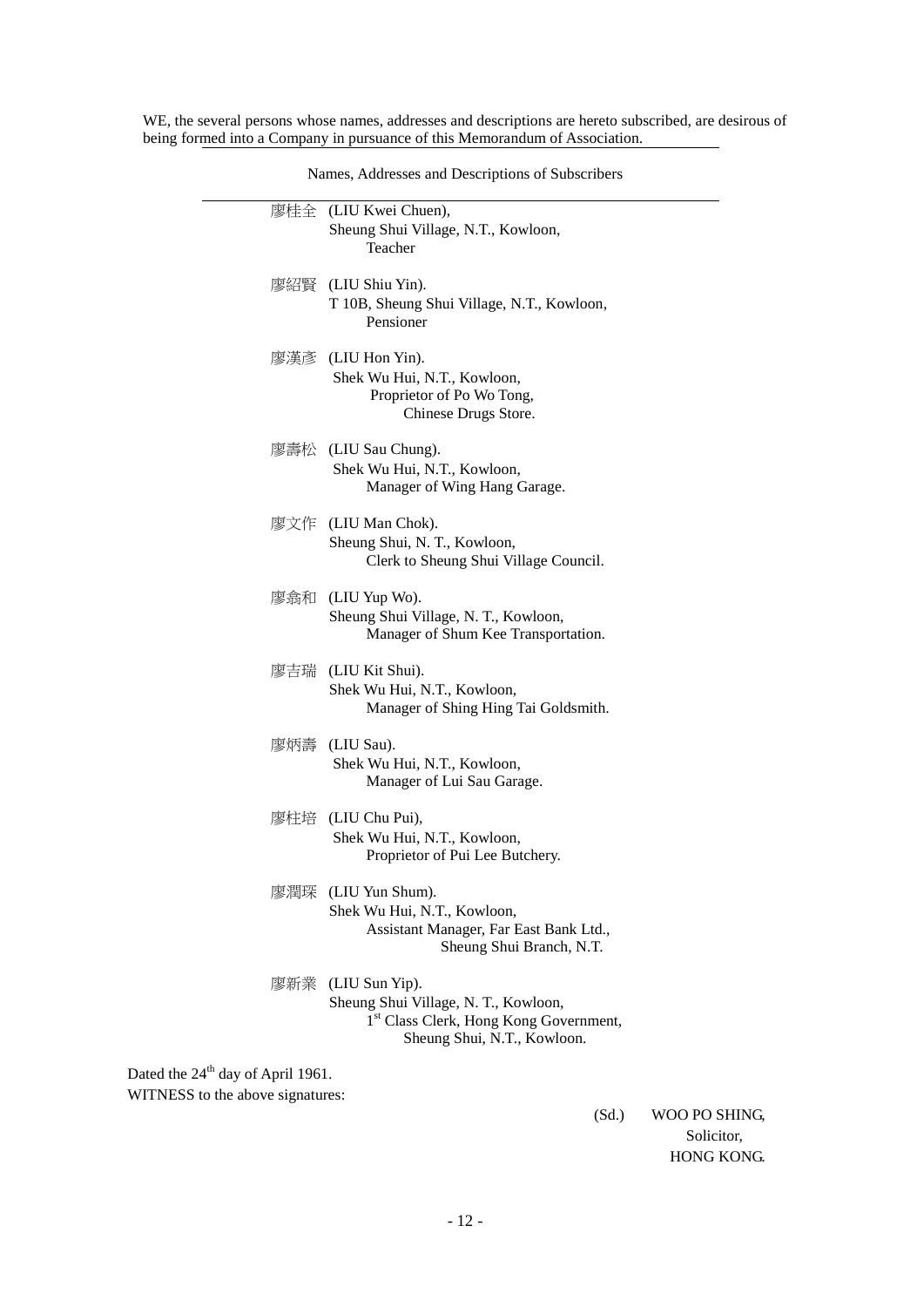#### THE COMPANIES ORDINANCE (Chapter 32)

Company Limited by Guarantee and not having any Share Capital

## NEW ARTICLES OF ASSOCIATION OF **FUNG KAI PUBLIC SHOOL (**鳳溪公立學校**)**

(As amended by Special Resolution passed on  $7<sup>th</sup>$  February 1999) (As re-amended by Special Resolution passed on  $24<sup>th</sup>$  June 2012)

#### **Preliminary**

1. In the interpretation of these Articles unless there is something in the subject inconsistent therewith, the following words and expressions shall have the following meanings:-

" Fung Kai" means FUNG KAI PUBLIC SHOOL (鳳溪公立學校).

"Board of Directors" means the Board of Directors of Fung Kai for the time being.

"The Directors" means the persons for the time being performing the duties of the Directors of Fung Kai.

"The Chairman" and "Vice-Chairman" means the Chairman and Vice-Chairman of the Board of Directors.

"The Ordinance" means the Companies Ordinance (Chapter 32) of the legislation of the Hong Kong Special Administrative Region.

Words importing the masculine gender also include the feminine gender.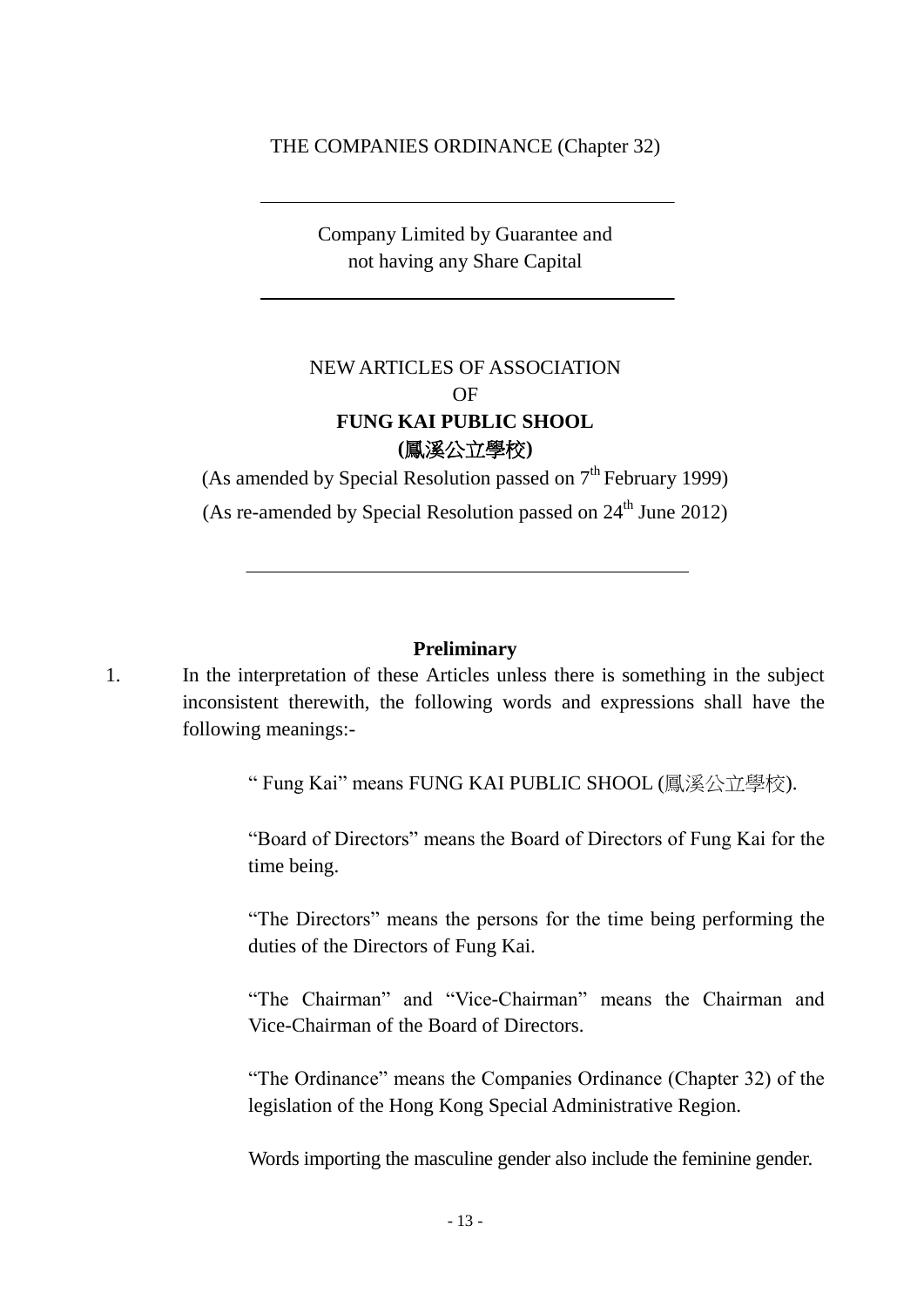## **Objects**

2. Fung Kai is established for the objects set out in the Memorandum of Association.

## **Members**

- 3. The number of members which Fung Kai proposes to be registered is 100 but the Directors may from time to time register an increase of members.
- 4. The subscribers to the Memorandum of Association and such other persons as the Board of Directors shall admit to membership shall be the members of Fung Kai.
- 5. When any person desires to be admitted to membership of Fung Kai he must sign and deliver to Fung Kai an application for admission framed in such form as the Board of Directors shall require.
- 6. No person shall be admitted a member of Fung Kai unless he is first approved by the Board of Directors and the Board of Directors shall have full discretion as to the admission of any person to membership.
- 7. The rights and privileges of each and every member shall be personal and shall not be transferable by his own act or by operation of law.
- 8. Any member may withdraw from Fung Kai by giving one month's notice in writing to the Secretary of Fung Kai of his intention so to do, and upon the expiration of the notice and after payment of any outstanding dues and liabilities due from such member to Fung Kai, he shall cease to be a member.
- 9. Every member shall be bound to further to the best of his ability the objects and influence of Fung Kai, and shall observe all regulations and bye-laws of Fung Kai made pursuant to the powers in that behalf hereinafter contained.

## **Expulsion**

10. If it is brought to the notice of the Board of Directors that any member has failed to observe any regulations and bye-laws of Fung Kai or the conduct of any members has been dishonourable or improper or otherwise injurious to the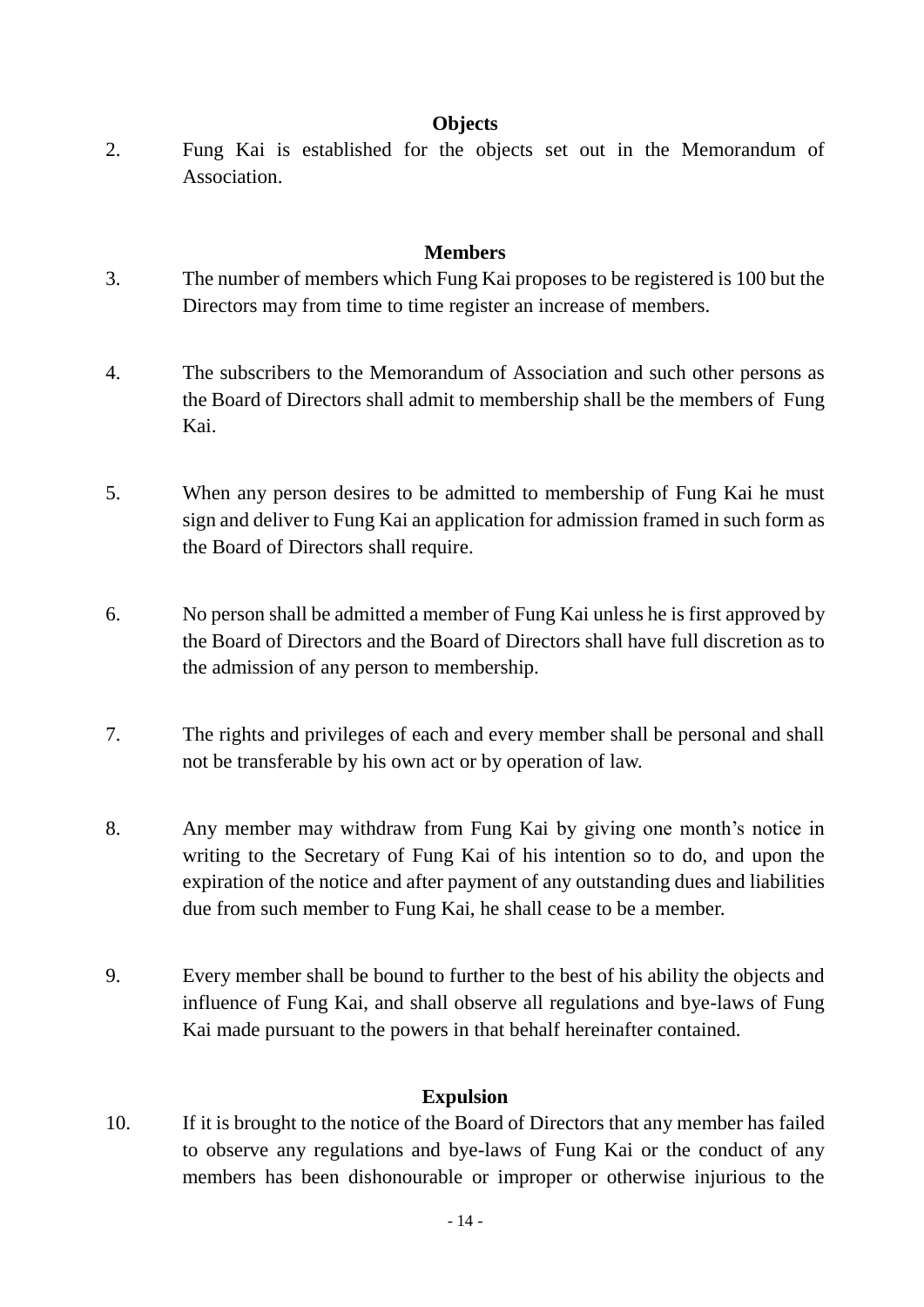character and interests of Fung Kai, the Board of Directors may by resolution without assigning any reason therefor, expel such member from Fung Kai and he shall then forfeit his interest and privileges in Fung Kai. Provided that the member whose expulsion is contemplated shall be given an opportunity of being heard or to make representations in writing in his own defence before the resolution for his expulsion is put to a vote.

### **Directors**

- 11. No salary remuneration or allowance shall be paid to the Chairman, Vice-Chairman, Secretary, Heads and Deputy Heads of Departments or other honorary officers or to the members of the Board of Directors but such officers shall be reimbursed the out-of-pocket expenses that may be incurred by them in connection with any service rendered to Fung Kai. Employees and service providers of Fung Kai shall be paid such remuneration as the Board of Directors shall from time to time determine.
- 12. The Board of Directors shall consist of not less than five and not more than fifteen Directors.
- 13. The Board of Directors shall elect from amongst themselves a Chairman, a Vice-Chairman, a Secretary, a Head and a Deputy Head in respect of each of the following departments namely the Finance Department, the Charity Department, the Education Department, the Social Activities Department, and the Property Department. The Chairman, the Vice-Chairman, the Secretary as well as the Head and the Deputy Head of each of the said Departments and all honorary officers of Fung Kai shall hold office for a term of two years and shall be eligible for re-election.
- 14. Every Director shall hold office for a term of two years and shall retire from office but shall be eligible for re-election at the next following annual general meeting.
- 15. The Board of Directors shall have the power at any time to appoint a member to fill any vacancy on the Board and such member so appointed shall be subject to retirement at the time at which the Director in whose place he is so appointed would have been subject to retirement had he remained in office.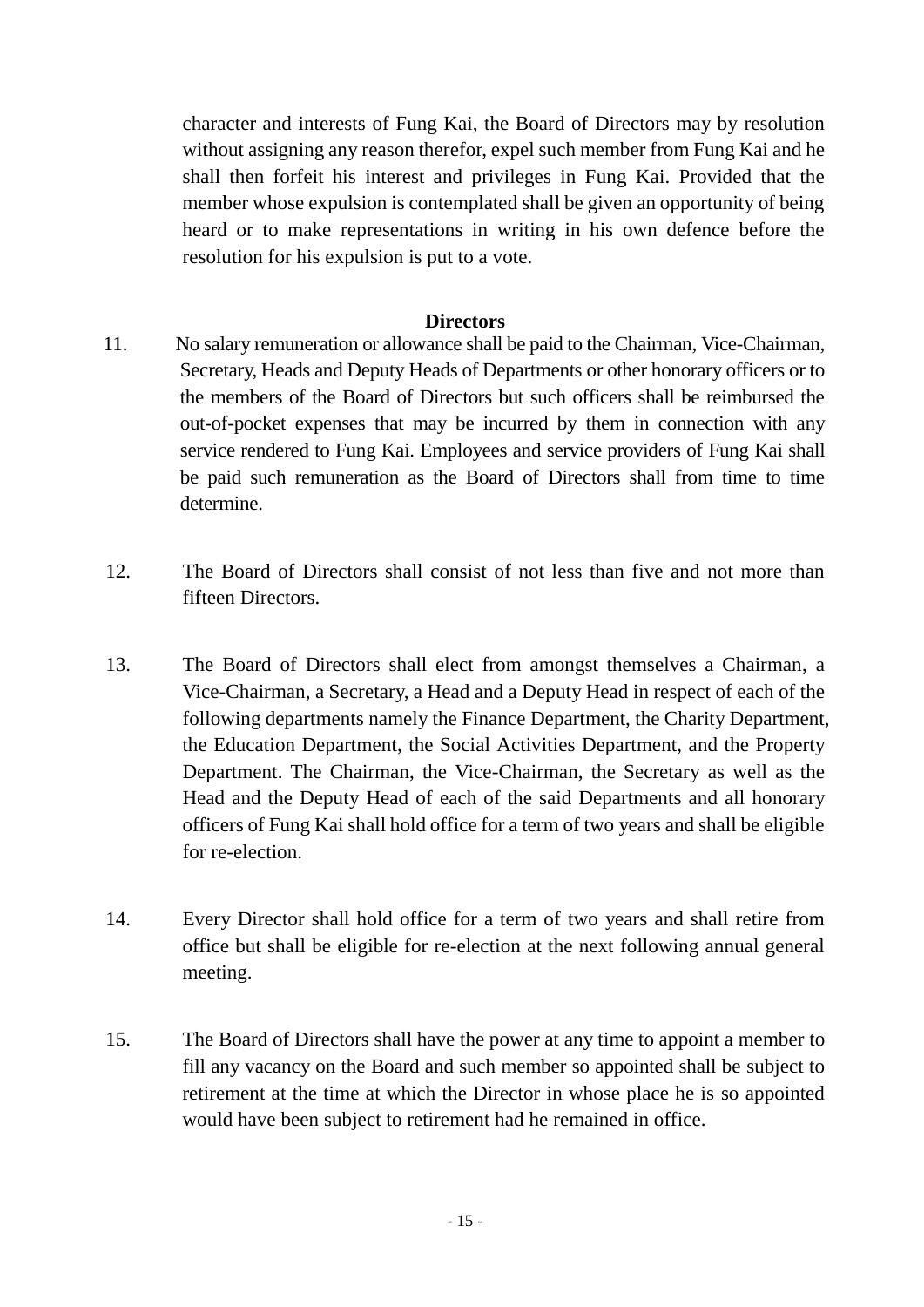- 16. The Board of Directors may act notwithstanding any vacancy in their body.
- 17. At any general meeting the retiring Directors shall recommend the names of twenty five members as candidates for Directorship to the members present for their election. The members present shall elect amongst the names recommended by the Directors not more than fifteen persons to be the Directors. No person, not being a retiring Director, shall, unless recommended by the Directors for election be eligible for election, to the office of Director at any general meeting.
- 18. The Board of Directors shall cause to be kept at the Registered Office a register containing the names and addresses and occupation of the Directors, and send to the Registrar of Companies a copy thereof and from time to time notify the Registrar of Companies of any change in the Board of Directors.
- 19. The first Directors of Fung Kai shall be the following persons:-

| <b>LIU Yun Shum</b>  | (廖潤琛) |
|----------------------|-------|
| <b>LIU Shiu Yin</b>  | (廖紹賢) |
| LIU Sun Yip          | (廖新業) |
| <b>LIU Man Chok</b>  | (廖文作) |
| LIU Kit Shui         | (廖吉瑞) |
| <b>LIU</b> Sau       | (廖 壽) |
| LIU Kwei Chuen       | (廖桂全) |
| <b>LIU Sau Chung</b> | (廖壽松) |
| LIU Chu Pui          | (廖柱培) |
| <b>LIU</b> Hon Yin   | (廖漢彥) |
| LIU Yup Wo           | (廖翕和) |

#### **Interests of Directors**

20. A Director who is in any way, whether directly or indirectly, interested in a contract or proposed contract with Fung Kai shall declare the nature of his interest in accordance with the provisions of the Ordinance. A general notice given to the Board of Directors by a Director to the effect that he is a member or a director of a specified company or firm, and is to be regarded as interested in any contract, arrangement or dealing which may, after the date of the notice, be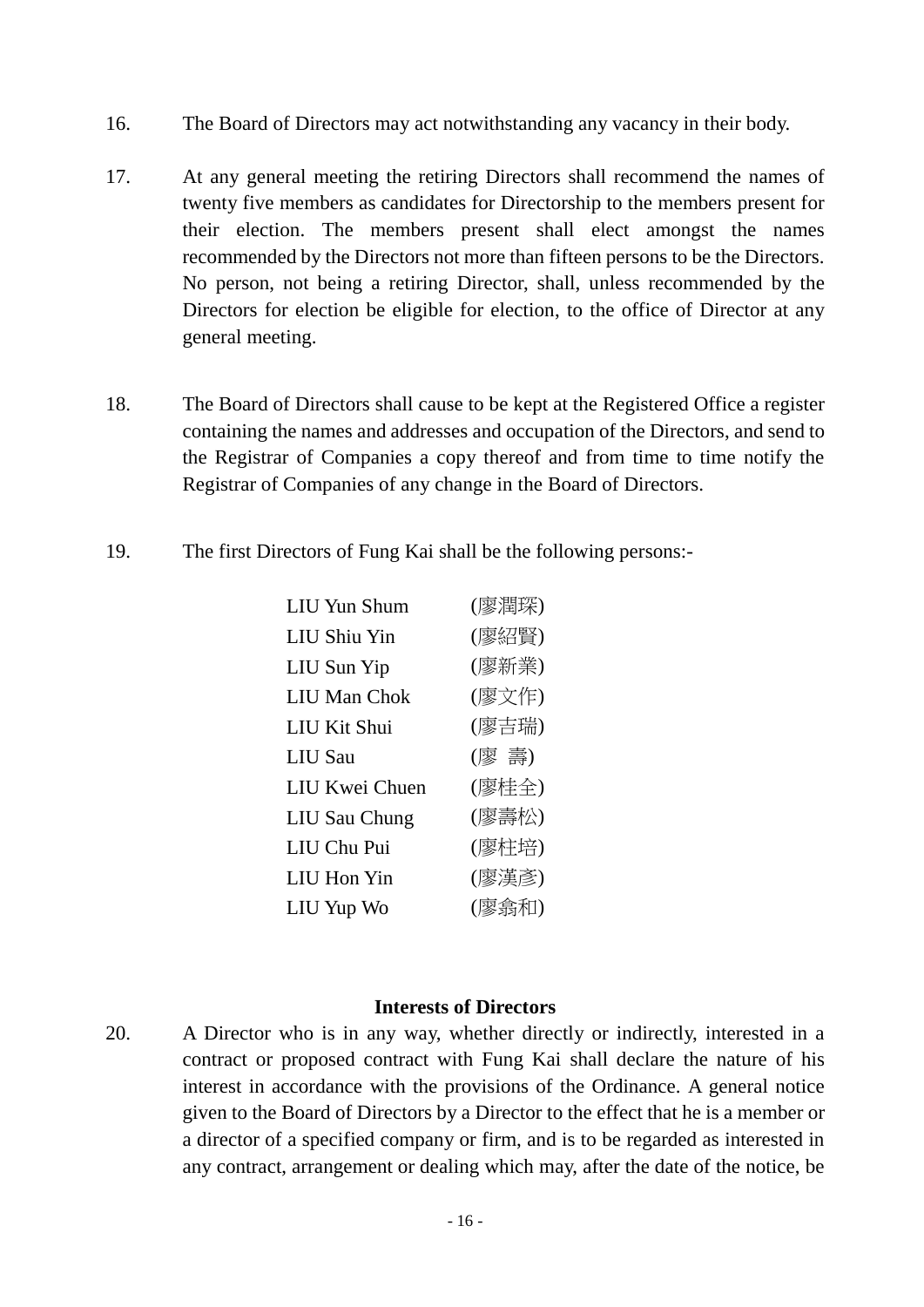entered into or made with that company or firm, shall, for the purpose of this Article, be deemed to be a sufficient disclosure of interest in relation to any contract, arrangement or dealing so entered into or made. Without prejudice to the generality of the foregoing, a Director shall give notice to Fung Kai of such matters relating to himself as may be necessary under the Ordinance.

21. A Director shall not be entitled to vote as a Director in respect of any contract or arrangement in which he is interested or any matter arising therefrom, and if he shall so vote his vote shall not be counted, and he shall not be taken into account in determining the quorum for the meeting at which any such contract or arrangement is to be considered.

### **Proceedings of Directors**

- 22. The Chairman or in his absence a Vice-Chairman shall take the chair at all meetings of the Board of Directors and if at any meetings the Chairman and the Vice-Chairman be not present within twenty minutes after the time appointed for holding the same, the Directors present shall choose one of their members to be the Chairman of the meeting. The Board of Directors may meet together for the despatch of business as they think fit.
- 23. Not less than one half of the members of the Board shall be a quorum, but should there be no more than five members of the Board then a quorum shall be not less than three of such members.
- 24. The Chairman or the Vice-Chairman or any two members of the Board of Directors may at any time summon a meeting of the Board of Directors.
- 25. Questions at any meeting of the Board of Directors shall be decided by a show of hands and in case of any equality of votes the Chairman of the meeting shall have a second or casting vote.
- 26. A resolution in writing and signed by all the members of the Board shall be as valid and effectual as if it had been passed at a meeting of the Board of Directors duly called and constituted.
- 27. All acts done by any meeting of the Board of Directors or of a Committee of Directors or by any person acting as a member of the Board of Directors, shall notwithstanding that it be afterwards discovered that there was any defects in the appointment of any such Directors or persons acting as aforesaid or that they or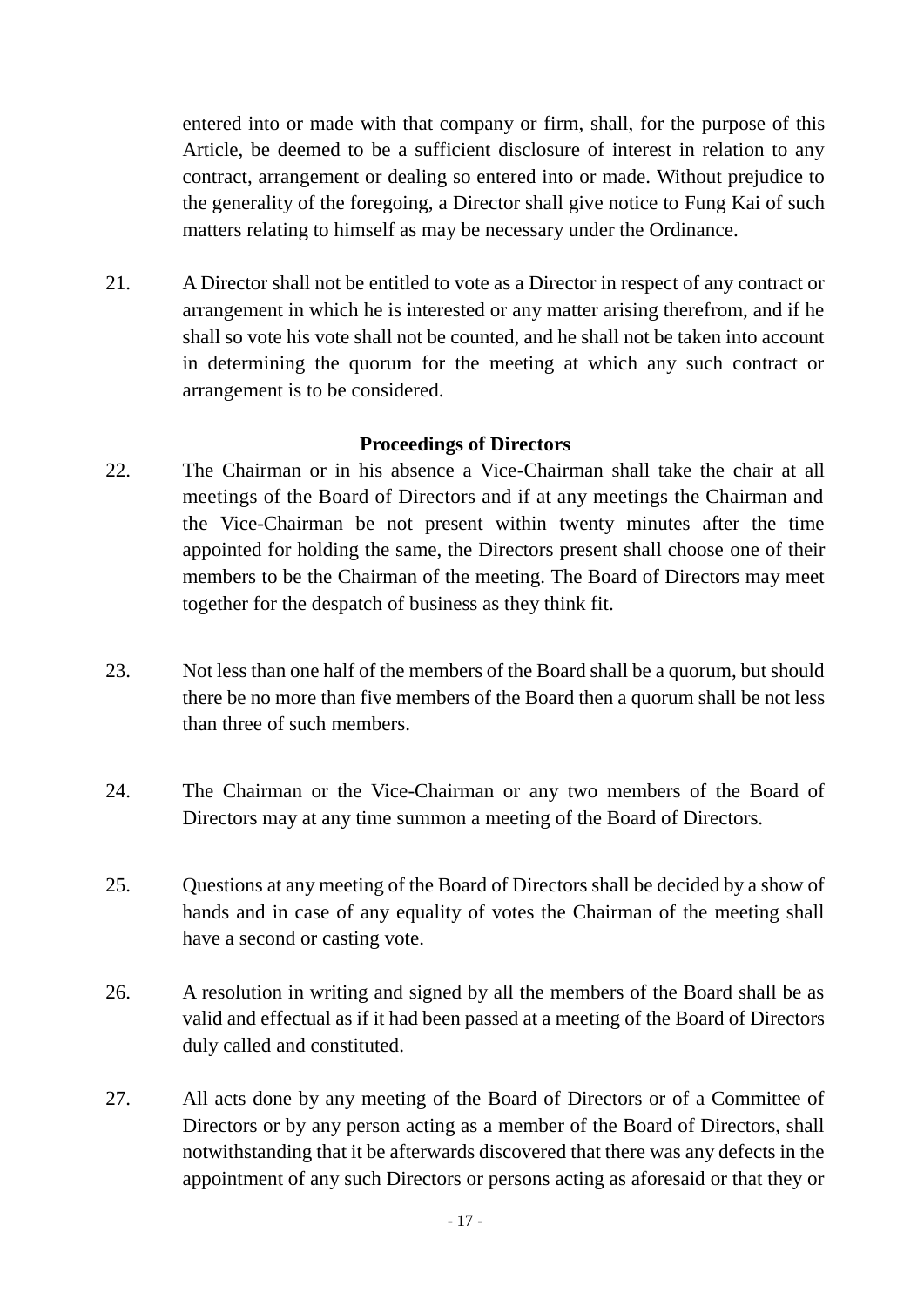any of them were disqualified, be as valid as if every such person had been duly appointed and was qualified to be a Director.

## **Power of The Board of Directors**

- 28. The Board of Directors may at all times in addition to the powers and authorities of these Articles expressly conferred upon it exercise all such powers, give all such consent, make all such arrangements and generally do all such acts and things as may be exercised, given, made or done by Fung Kai and are not expressly required to be exercised, given, made or done by Fung Kai in General Meeting, subject nevertheless at all times to the Companies Ordinance and to these Articles, and to such regulations (if any) as shall from time to time be prescribed by Fung Kai in General Meeting, but no regulation made by Fung Kai in General Meeting shall invalidate any prior act of the Board of Directors which would have been valid if no such regulation had been made.
	- 29. The Board of Directors shall manage the assets of Fung Kai with prudence and except in special circumstances, observe the principle of keeping the expenditure within the limits of revenues. Without prejudice to the general powers contained in the preceding Article, the Board of Directors shall have power:-
		- (a) To pay all the costs and expenses of and incidental to the promotion, formation, registration and establishment of Fung Kai.
		- (b) To acquire by purchase or otherwise, any property, rights or privileges, capable of being validly acquired by Fung Kai and to settle the consideration terms and conditions.
		- (c) To bring and prosecute, and to defend any legal or other proceedings, to compromise, settle, abandon, or refer to arbitration or mediation, any such proceedings, or any claim by or against Fung Kai and to extend time for any debtor of Fung Kai to repay its loan owed to .
		- (d) To invest or otherwise deal with the moneys of Fung Kai not immediately required upon such securities and in such manner as they may think fit, and from time to time to vary or realise such investments.
		- (e) To establish an executive office for Fung Kai, and to appoint and at their discretion remove or suspend such chief executive, as well as the clerks, servants and other employees thereunder, for permanent, temporary or special services as they may from time to time think fit, and to determine their employment contracts, powers and duties and fix their salaries or emoluments.
		- (f) To delegate, subject to such conditions as they shall think fit, any of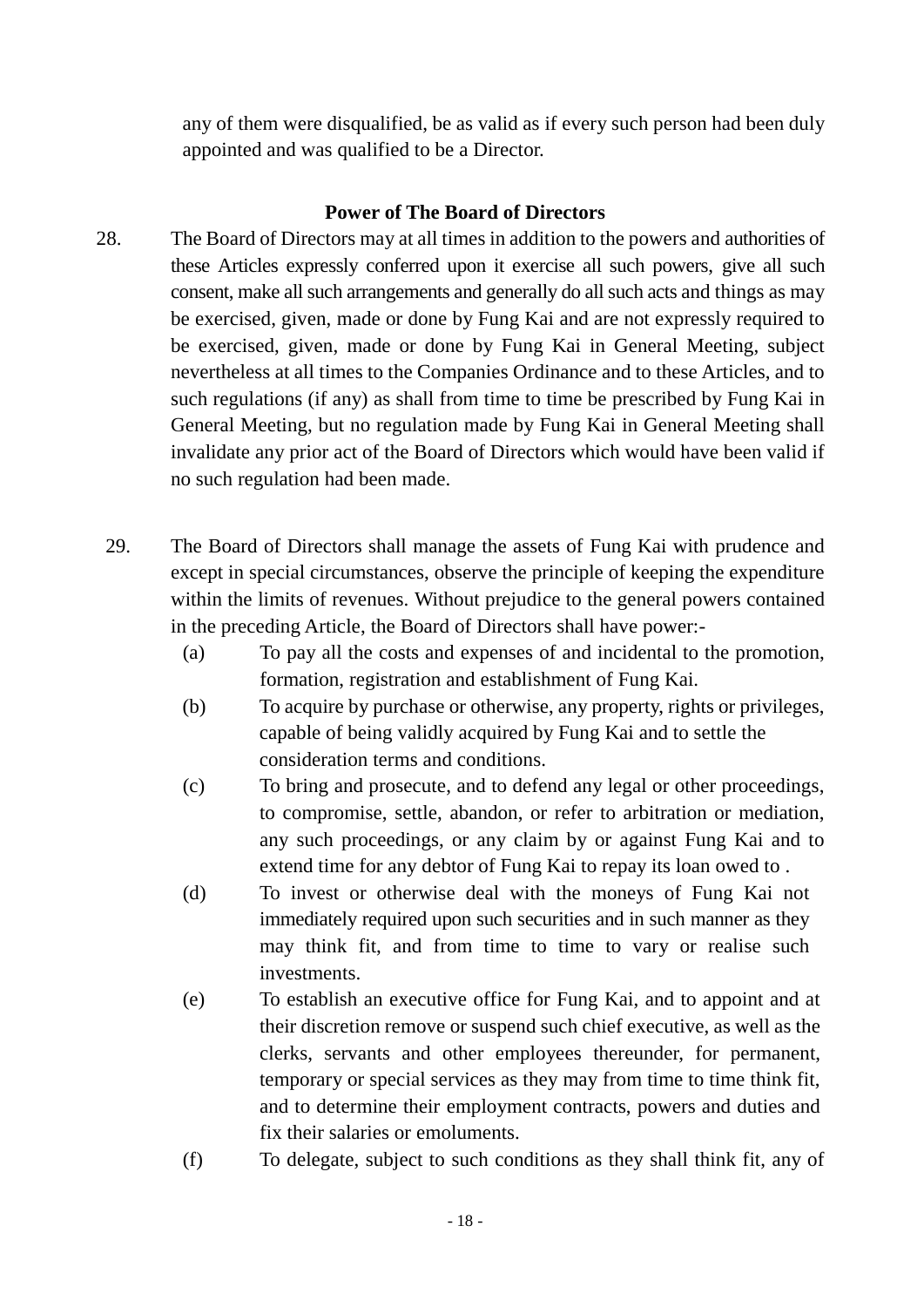their powers to a committee consisting of such member or members of the Board of Directors and of other person or persons as they shall think fit, and to make such regulations as to the proceedings of such Committee as may seem expedient.

- (g) From time to time to make, vary and repeal bye-laws for the regulation of the affairs of Fung Kai in officers and servants.
- (h) To make, fulfill, rescind, modify, or vary and contract, and to do all such acts and things as they may think expedient for the purpose of Fung Kai.
- (i) To pay all costs, charges and expenses of and incidental to the carrying out of the objects for which Fung Kai is established.

## **Seal and Authentication of Deeds and Documents**

- 30. Fung Kai shall have a Common Seal, and the Board of Directors shall provide for the safe custody thereof, which shall not be affixed to any instrument except by the authority of the Board of Directors and in presence of the following persons namely the Chairman, the Vice-Chairman and the Head of the Finance Department who shall sign every instrument to which the seal of Fung Kai is so affixed in their presence. In case the Head of the Finance Department is absent and unable to perform his duty, the Deputy Head of the Finance Department shall witness and sign on his behalf.
- 31. All cheques, drafts or orders for the payment of money shall be signed by the Chairman and the Head of the Finance Department and in the absence of the Chairman by the Vice-Chairman and the Head of the Finance Department. In case the Head of the Finance Department is absent and unable to perform his duty, the Deputy Head of the Finance Department shall sign on his behalf.
- 32. The funds of Fung Kai shall not be used for any purpose other than those specified in the Memorandum of Association.

## **Accounts and Audit**

- 33. The Board of Directors shall cause true accounts to be kept of the moneys received and expended by Fung Kai and the matters in respect of which such receipt and expenditure take place, and of the assets and liabilities of Fung Kai.
- 34. Once at least in every year the accounts of Fung Kai shall be examined, and the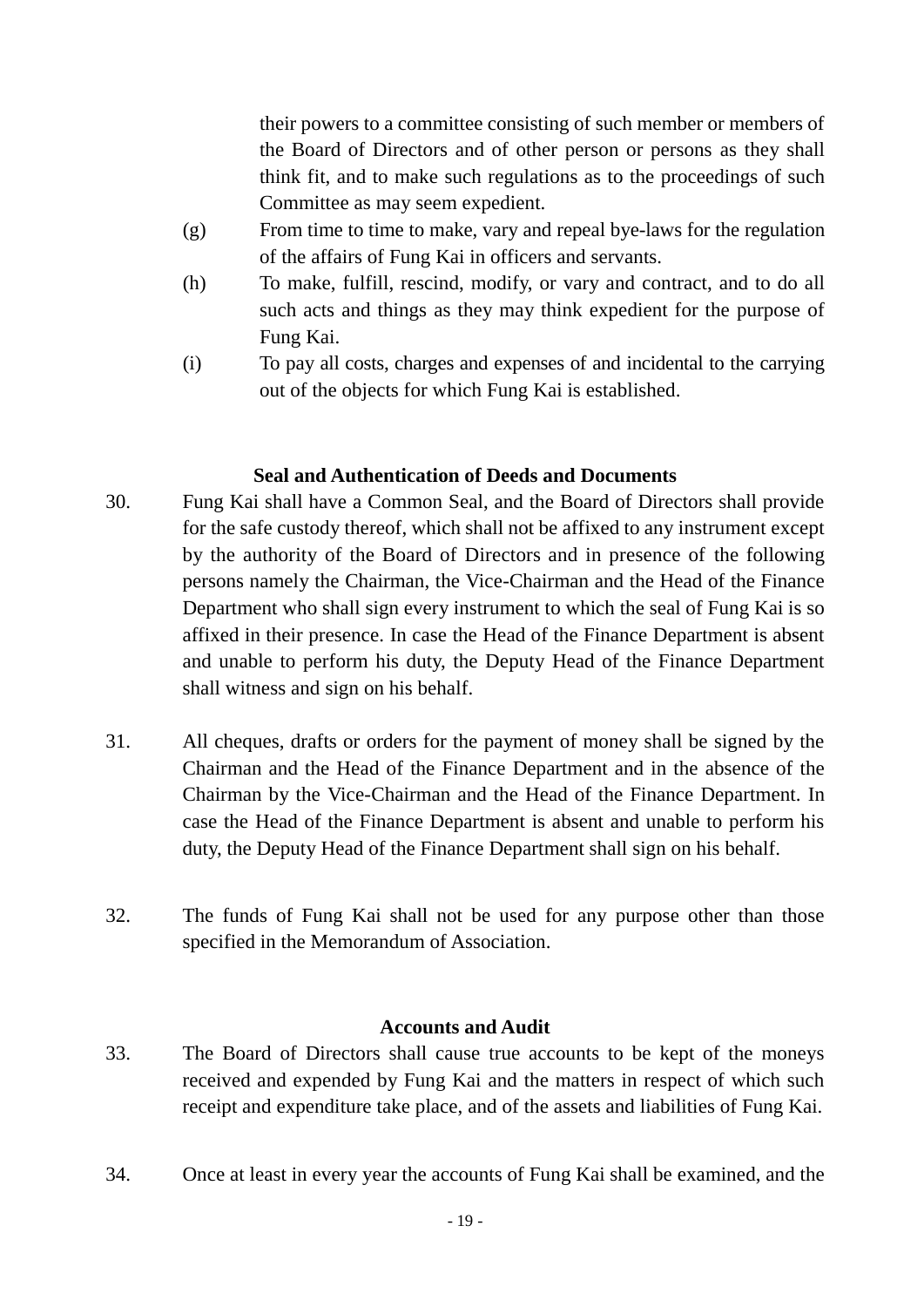correctness of the accounts and balance sheet ascertained by one or more authorized auditor or auditors.

- 35. Every account of Fung Kai, when audited and approved by a general meeting, shall be conclusive, except as regards any error discovered therein within three months next after the approval thereof. Whenever any such error is discovered within that period, the account shall forthwith be corrected, and thenceforth shall be conclusive.
- 36. The Books of Account shall be kept at the registered office of Fung Kai or at such other place as the Board of Directors think fit, and shall always be open to the inspection of the Directors.
- 37. The Directors shall from time to time determine at what times and places and under what conditions or regulations the accounts and books of Fung Kai or any of them shall be open to the inspection of members not being Directors, and no member (not being a Director) shall have any right of inspecting any account or book or document of Fung Kai except as conferred by statute or by the Memorandum of Association or authorized by the Directors or by Fung Kai in general meeting.

## **General Meetings**

- 38. A general meeting shall be held once in every calendar year at such time (not being more than fifteen months after the holding of the last preceding general meeting) and place as may be prescribed by Fung Kai in general meeting, or, in default, at such time in the third month following that in which the anniversary of Fung Kai's incorporation occurs, and at such place as the Directors shall appoint. In default of a general meeting being so held, a general meeting shall be held in the month next following, and may be convened by any two members in the same manner as nearly as possible as that in which meetings are to be convened by the Directors.
- 39. The Board of Directors may, whenever they think fit, convene an Extra- ordinary General Meeting, and if at any time there are not within the Hong Kong Special Administrative Region sufficient Directors capable of forming a quorum, any one of the Directors may convene an Extra-ordinary General Meeting in the same manner as nearly as possible as that in which Meetings may be convened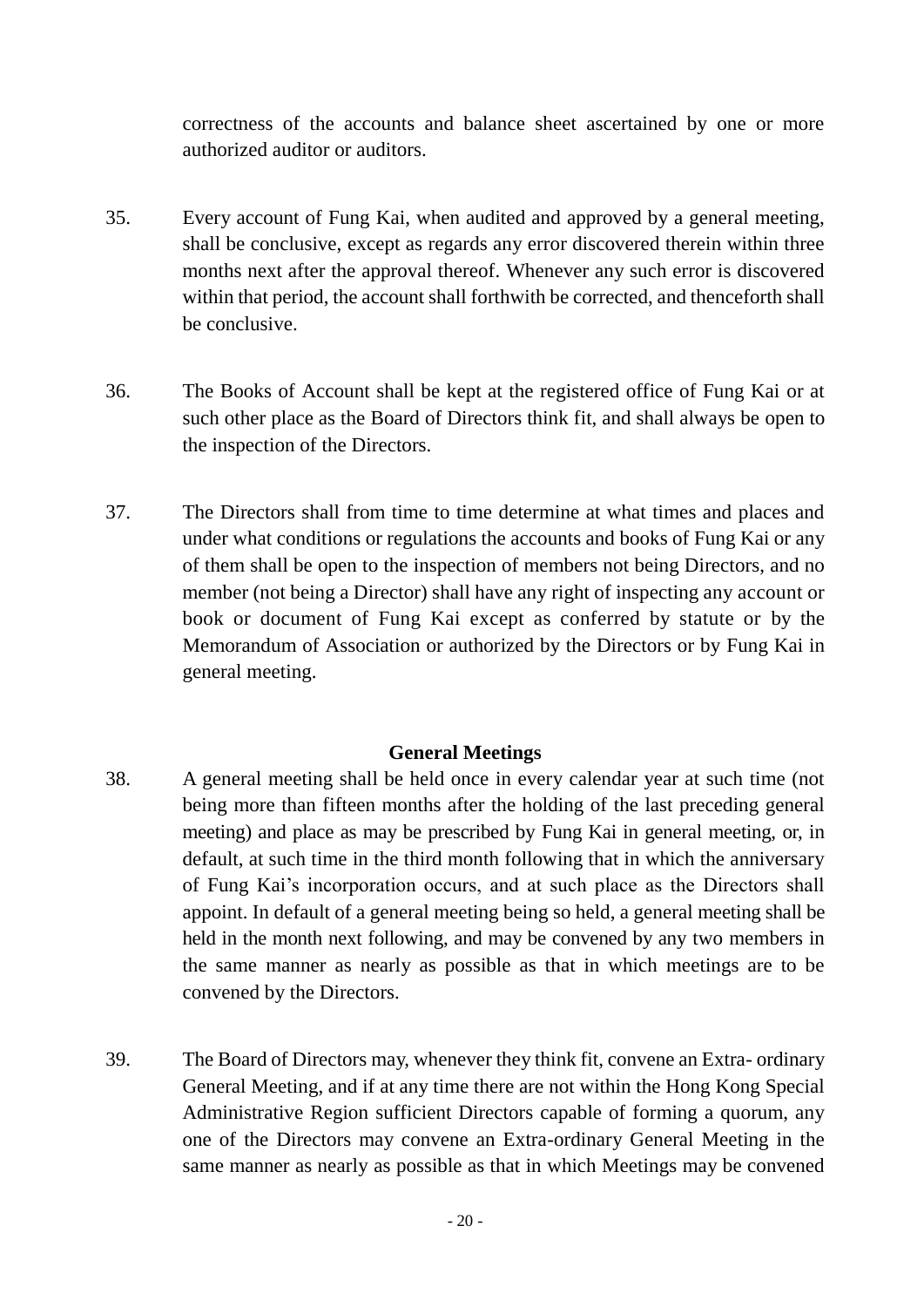by the Board of Directors.

- 40. Subject to the provisions of the Subsection (1) of Section 116 of the Ordinance relating to special resolutions twenty-one clear days notice at least specifying the place, the day and the hour of meeting and, in case of special business, the general nature of that business shall be given in manner hereafter mentioned or in such other manner if any as may be prescribed by Fung Kai in General Meeting, to such persons as are, under these Articles, entitled to notice; but the accidental omission to give the notice to, or the non-receipt of the notice by any member, shall not invalidate the proceedings at any General Meeting.
- 41. The business of any Ordinary General Meeting shall be to receive and consider the accounts, the balance sheet, and the report of the Board of Directors and of the auditors to elect Directors and Auditors in the place of those retiring and to fix the remuneration of the auditors but all other business transacted at any Ordinary General Meeting and all business transacted at any Extra-ordinary General Meeting shall be deemed special.

### **Proceedings at General Meetings**

- 42. Not less than thirty of the members of Fung Kai for the time being personally present shall be a quorum. No business shall be transacted at a General Meeting unless the quorum requisite be present at the commencement of the business.
- 43. The Chairman of the Board of Directors or in his absence the Vice-Chairman shall take the chair at every General Meeting. If there be no Chairman or Vice-Chairman present or if at any meeting he shall not be present within fifteen minutes after the time appointed for holding such meeting, the members present shall choose one of the members of the Board of Directors as the Chairman.
- 44. If within half an hour from the time appointed for the meeting a quorum is not present, the meeting, if convened upon the requisition of members, shall be dissolved; in any other case it shall stand adjourned to the same day in the next week, at the same time and place, and if at the adjourned meeting a quorum is not present within half an hour from the time appointed for the meeting the members present shall be a quorum.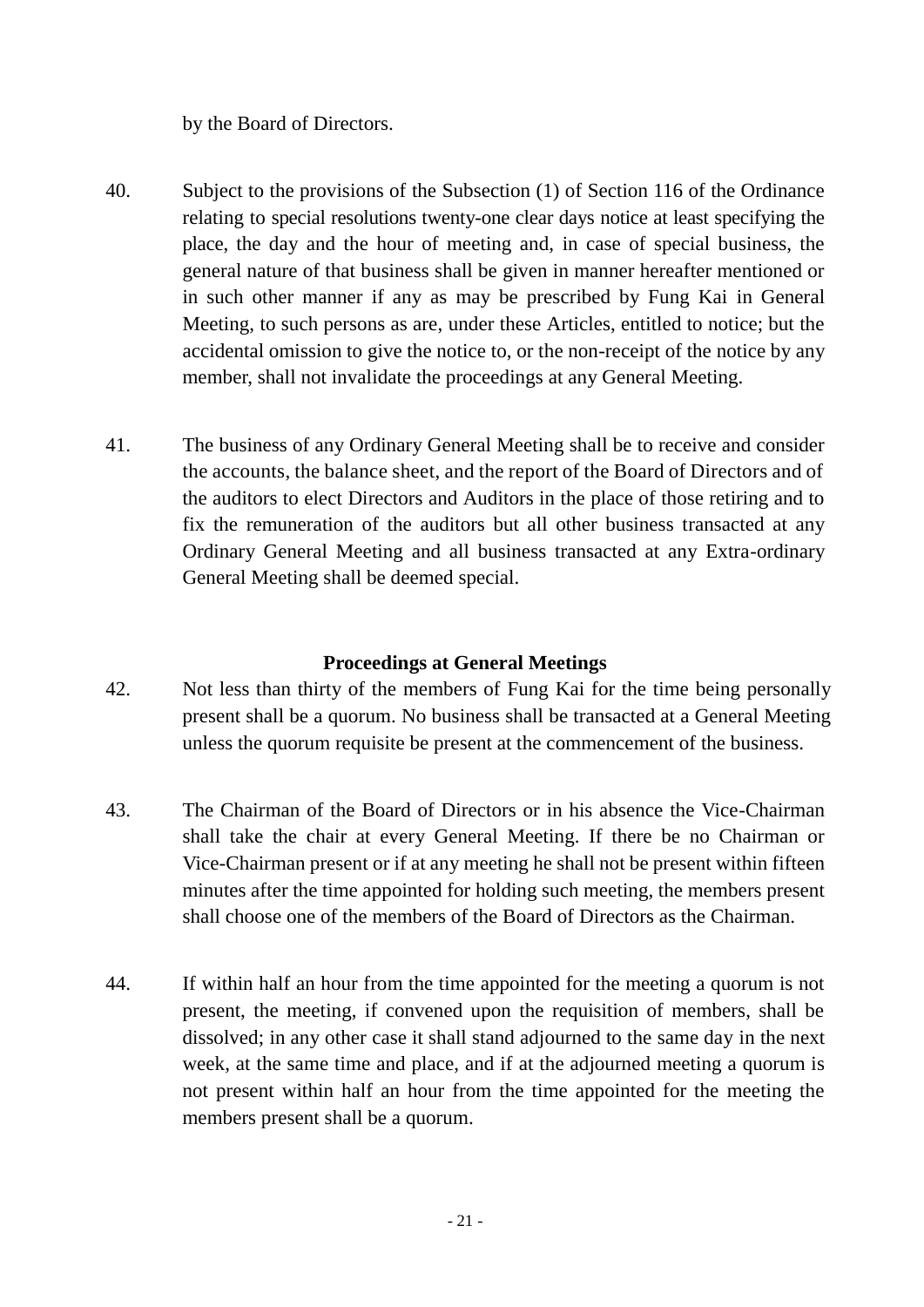- 45. At an adjourned meeting the members present, whatever their number may be, may determine the business which ought to have been determined by the meeting from which the adjournment took place.
- 46. The Chairman of any General Meeting may with the consent of the meeting, adjourn any meeting from time to time, and from place to place. Provided that every adjourned meeting shall be held within seven days after the day whereon the meeting, from which the adjournment took place, was held.
- 47. Every question to be determined in General Meeting shall be determined by a majority of votes, each member having one vote, and the Chairman having in addition to his own vote a second or casting vote.
- 48. A declaration by the Chairman that a resolution has been carried or lost shall be conclusive, and an entry to that effect in the proper Minute Book of Fung Kai shall be sufficient evidence of that fact.

### **Management Committee**

- 49. (i) The Directors shall nominate members for the management committee of each school established or carried on by Fung Kai. Members may be appointed either for a fixed term or without limitation as to the period for which each of them is to hold office, and such nominees shall make application to the Permanent Secretary for Education for registration as managers under the provisions of the Education Ordinance.
	- (ii) The Directors may remove or dismiss a member of a management committee appointed under Article 49(i) from office and any member so removed or dismissed and any member whose term of office has expired and has not been renewed or extended by the Directors shall forthwith tender his resignation in writing to the Permanent Secretary for Education as a registered manager under the Education Ordinance.
	- (iii) The Directors shall nominate another member to replace a member of a management committee who has been removed or dismissed or whose term of office has expired and such nominee shall make application to the Permanent Secretary for Education for registration as a manager under the provisions of the Education Ordinance.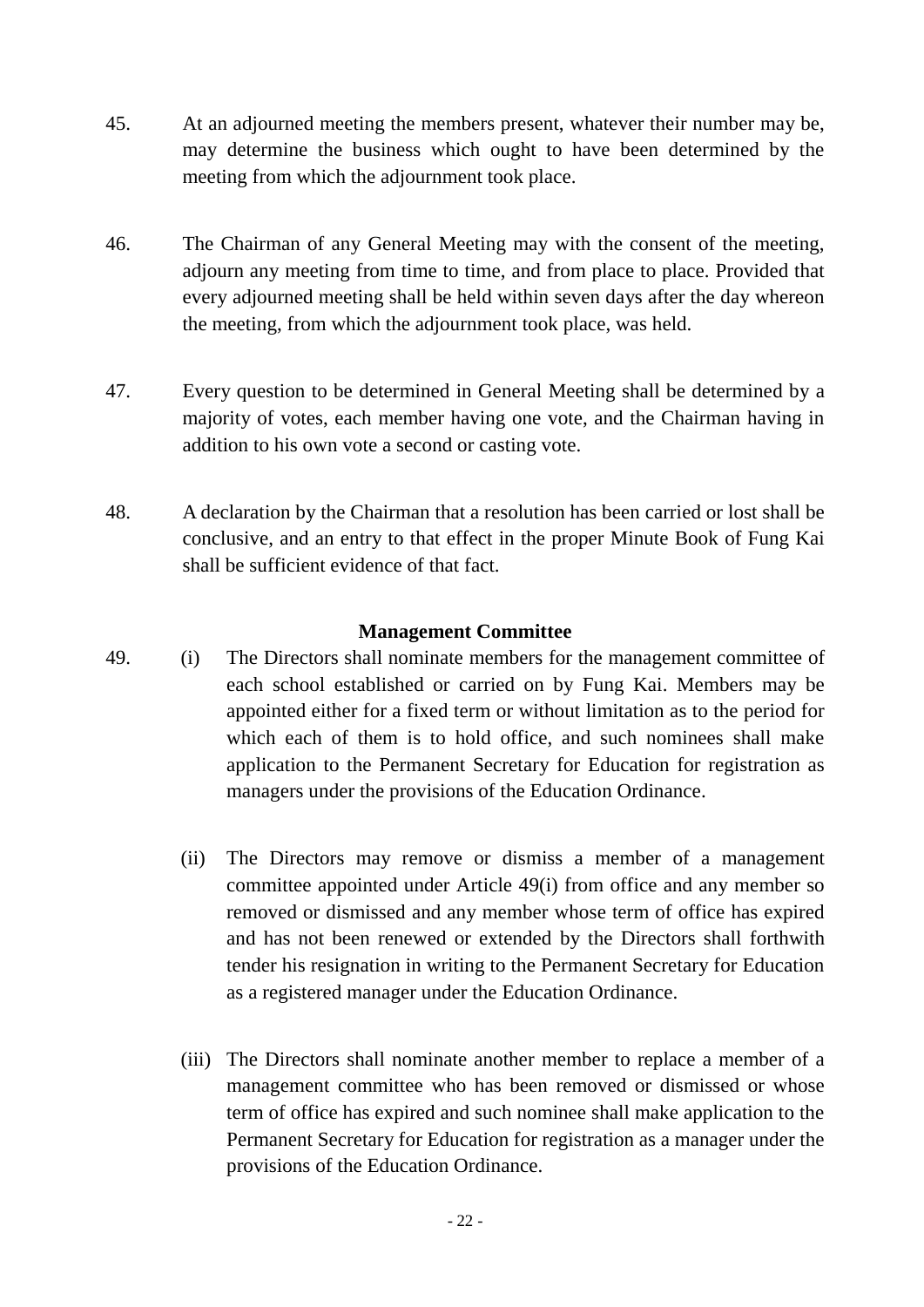- (iv) A member of a management committee may be but need not necessarily be a Director.
- 50. It shall be the special responsibility of a school management committee to conduct the school in accordance with the Education Ordinance and in all respects to the satisfaction of the Permanent Secretary for Education.
- 51. The funds and accounts of the school and all moneys received shall be managed and kept by the managers who shall out of such moneys punctually pay (a) all salaries and wages of the headmaster or principal and teachers clerks and servants of the school (b) other demands payments and outgoings of all kinds properly incurred by the managers in respect of the school which the managers may be or become liable to pay in respect of the school and (c) all moneys lent to or borrowed by the school for the establishment and building of the school.

#### **Supervisors**

- 52. (i) The Directors shall with the agreement of the majority of the members of a school management committee nominate a member of the school management committee to be the supervisor of the school either for a fixed term or without any limitation as to the period for which he is to hold such office and thereupon the school management committee shall recommend such person to the Permanent Secretary for Education for his approval in accordance with the Education Ordinance.
	- (ii) The Directors may remove or dismiss a supervisor from office and any supervisor so removed or dismissed or whose term of office has expired and has not been renewed or extended by the Directors shall tender forthwith his resignation in writing to the Permanent Secretary for Education as an approved supervisor under the Education Ordinance.
	- (iii) The Directors with the agreement of the majority of the members of a school management committee shall nominate another supervisor to replace one who has been removed or dismissed or whose term of office has expired and thereupon the school management committee shall recommend such person to the Permanent Secretary for Education for his approval in accordance with the Education Ordinance.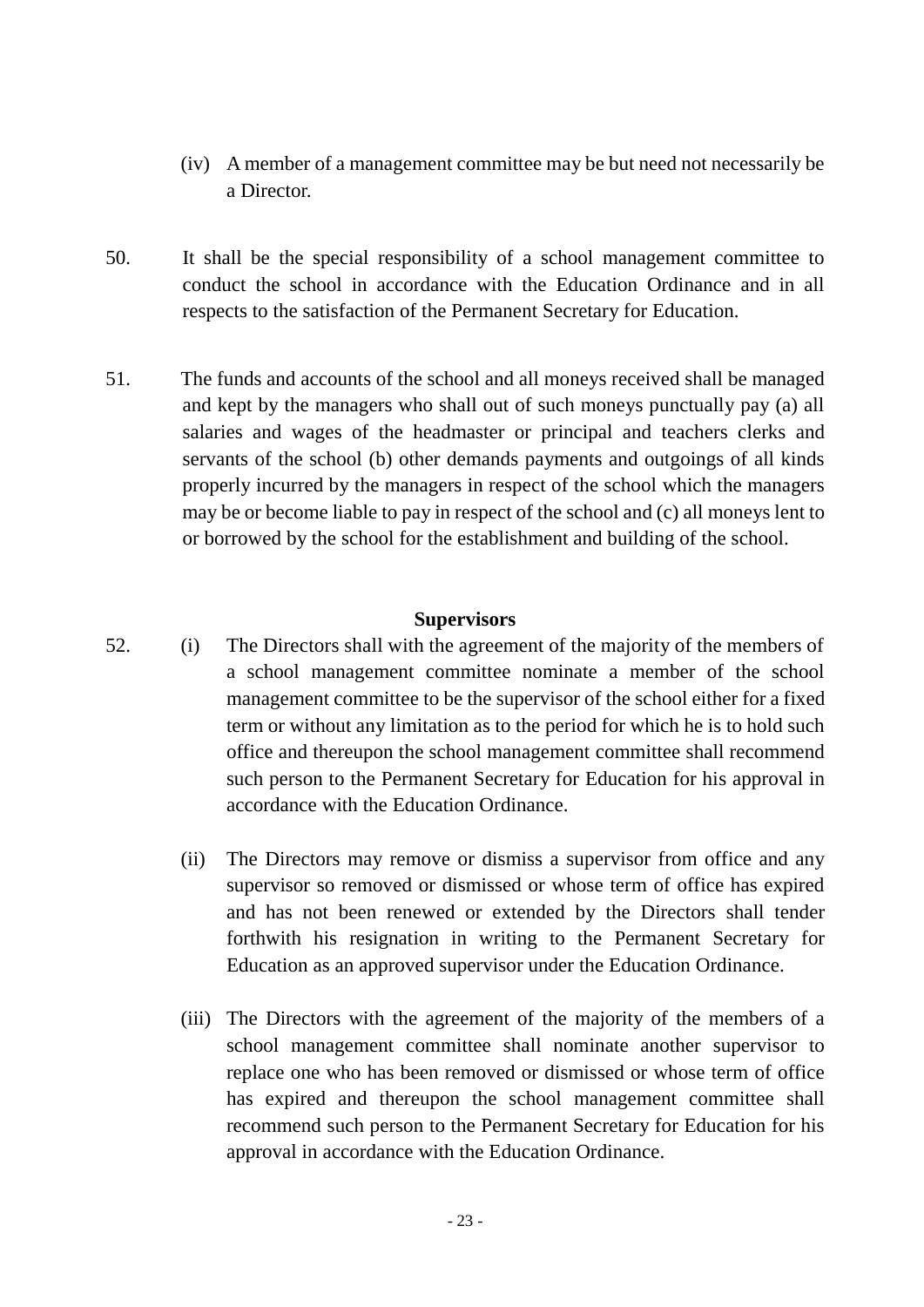## **Minutes**

- 53. The Director shall cause minutes to be duly entered in the books provided for that purpose:-
	- (a) Of all appointments of officers.
	- (b) Of the names of the Directors present at each Meeting of the Board of Directors.
	- (c) Of all resolutions and proceedings of General Meetings of Fung Kai and of Meetings of the Board of Directors.

### **Notices**

- 54. A notice may be served by Fung Kai on any member either personally or by sending it by post to such member in a prepaid cover to him at his registered address in the Hong Kong Special Administrative Region.
- 55. Any member, who has no registered address in the Hong Kong Special Administrative Region, may notify in writing to Fung Kai an address within the said Region to which notice may be sent, and the address so notified shall for the purpose of service of notices be deemed to be that member's registered address.
- 56. Any notice may be served on any member who has no registered address within the Hong Kong Special Administrative Region, and who has not notified an address under the preceding Article, by exhibiting the same in Fung Kai's Registered Office for twenty-four hours at the expiration of which period it shall be deemed to have been served upon him.
- 57. Where a notice is sent by post it shall be deemed to have been served on the day following that on which the cover containing it was posted, and service thereof shall for all purpose be sufficiently proved by proof that the cover containing the same was properly addressed, prepaid and posted.

## **Winding-Up**

58. The provision of Clause 10 of the Memorandum of Fung Kai relating to the winding up or dissolution of Fung Kai shall have effect and be observed as if the same were repeated in these Articles.